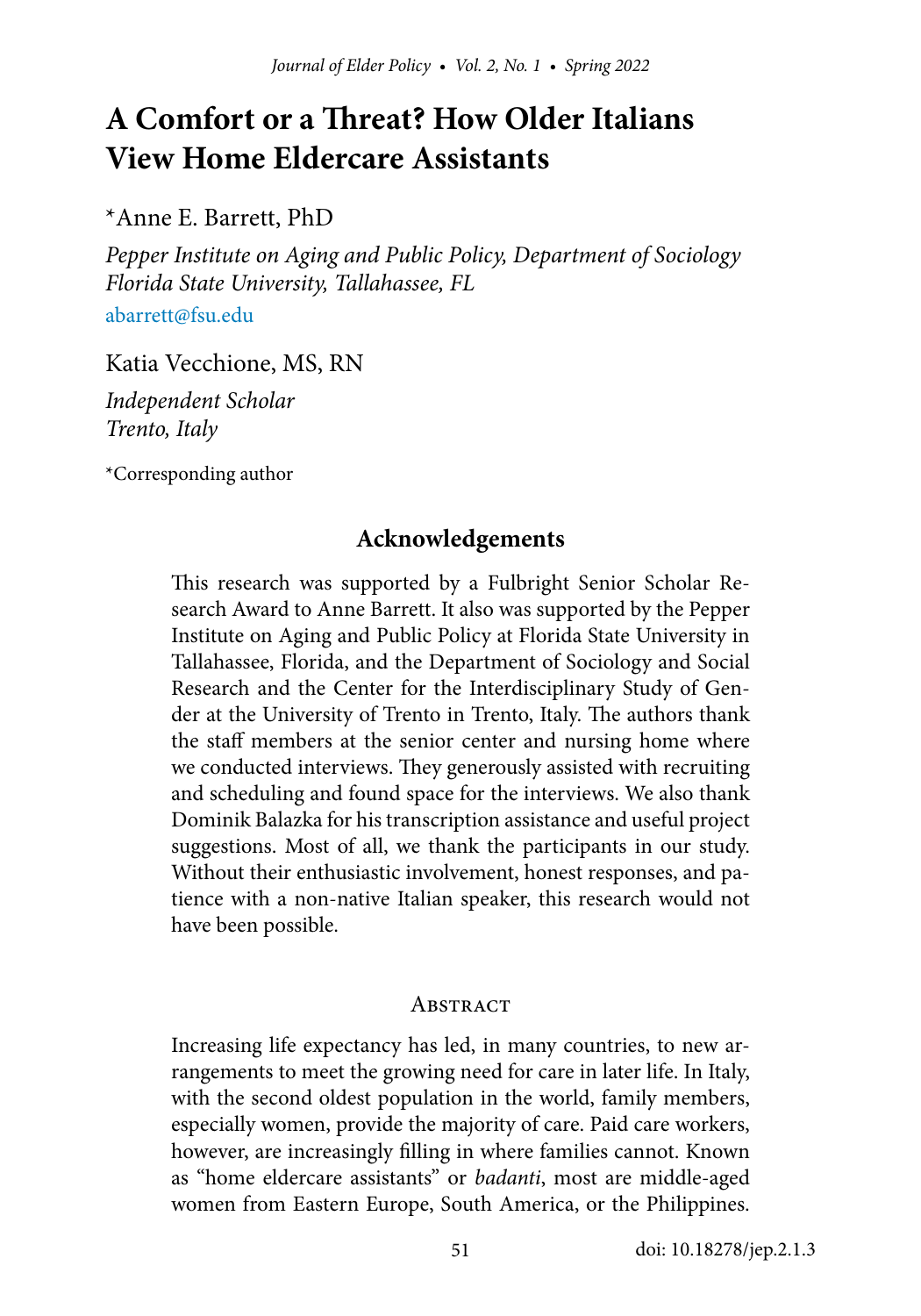#### *Journal of Elder Policy*

Research on this phenomenon is limited by its almost exclusive focus on care workers rather than older adults who receive their care —or may do so in the future. Our study addresses this issue using interviews with 28 older adults living in northern Italy. Participants with friends or family members who had received support from these care workers often held positive views. Most, however, also expressed negative views that resonated with cultural discourses about aging, as well as immigration. These views reflected the high value placed on independence, along with the centrality of the home as a site for decision-making and identity maintenance. Negative views also were shaped by dominant discourses that construct immigrants as threats to security, particularly regarding one's belongings. Another discourse that influenced views of home eldercare assistants centered on the construction of aging as a biomedical phenomenon that is better addressed by medical professionals in health care settings, including nursing homes. Such views influence older adults' willingness to receive help from care workers and its effectiveness—knowledge of which can improve care.

*Keywords:* care work, formal care, caregiving, *badanti*, Italy

# **¿Un consuelo o una amenaza? Cómo los italianos mayores ven a los asistentes de cuidado de ancianos en el hogar**

#### Resumen

El aumento de la esperanza de vida ha llevado, en muchos países, a nuevos arreglos para satisfacer la creciente necesidad de atención en la vejez. En Italia, con la segunda población más envejecida del mundo, los miembros de la familia, especialmente las mujeres, brindan la mayor parte del cuidado. Sin embargo, los cuidadores remunerados están ocupando cada vez más los lugares donde las familias no pueden hacerlo. Conocidas como "asistentes de cuidado de ancianos en el hogar" o *badanti*, la mayoría son mujeres de mediana edad de Europa del Este, América del Sur o Filipinas. La investigación sobre este fenómeno está limitada por su enfoque casi exclusivo en los trabajadores del cuidado en lugar de los adultos mayores que reciben su atención, o pueden recibir su atención en el futuro. Nuestro estudio aborda este tema mediante entrevistas con 28 adultos mayores que viven en el norte de Italia. Los participantes con amigos o familiares que habían recibido apoyo de estos cuidadores a menudo tenían opiniones positivas. La mayoría, sin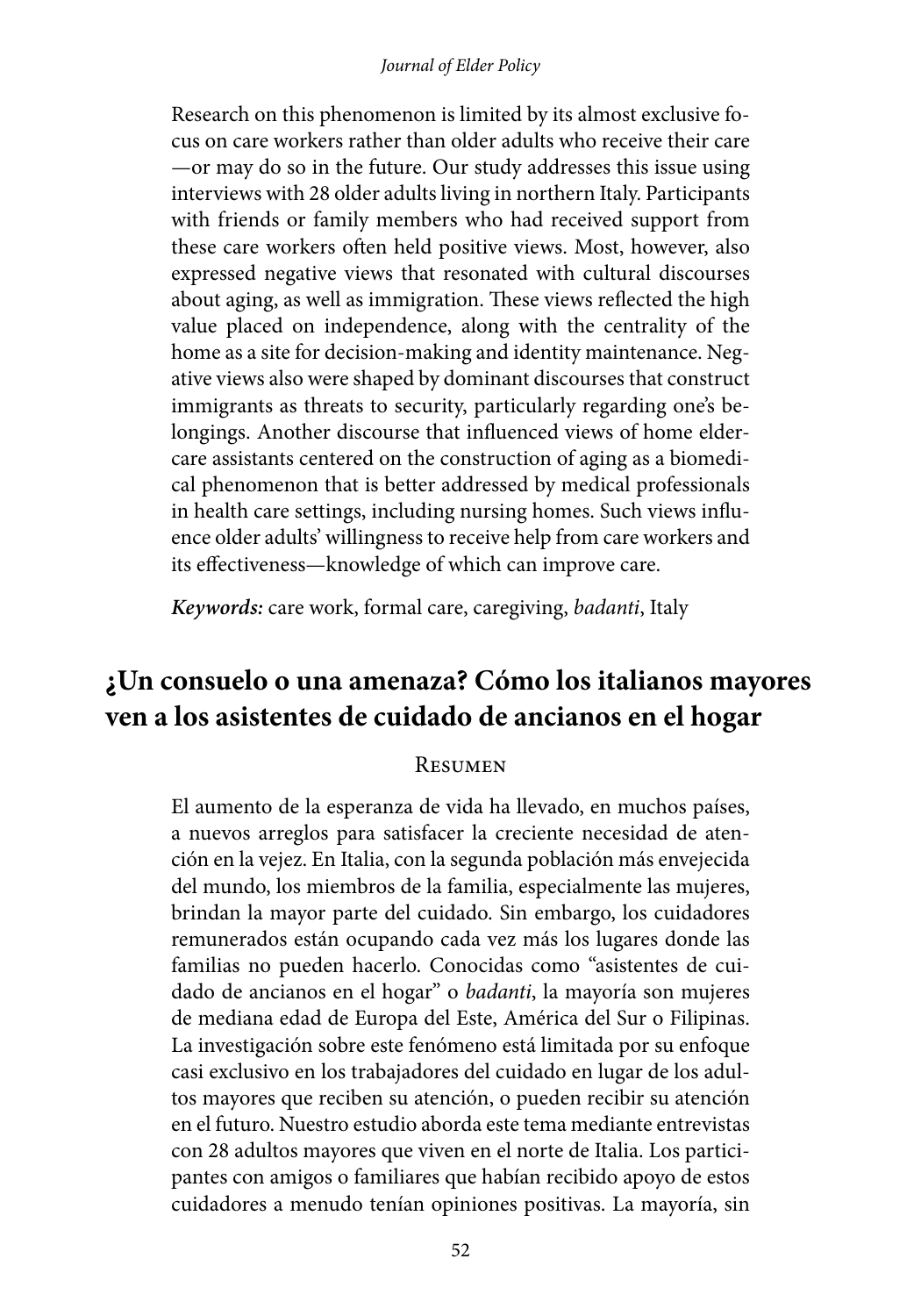embargo, también expresó puntos de vista negativos que resonaron con los discursos culturales sobre el envejecimiento, así como la inmigración. Estos puntos de vista reflejaban el alto valor otorgado a la independencia, junto con la centralidad del hogar como lugar para la toma de decisiones y el mantenimiento de la identidad. Las opiniones negativas también fueron moldeadas por los discursos dominantes que construyen a los inmigrantes como amenazas a la seguridad, en particular con respecto a las pertenencias de uno. Otro discurso que influyó en las opiniones de los asistentes de cuidado de ancianos en el hogar se centró en la construcción del envejecimiento como un fenómeno biomédico que es mejor abordado por profesionales médicos en entornos de atención de la salud, incluidos los hogares de ancianos. Estos puntos de vista influyen en la disposición de los adultos mayores a recibir ayuda de los cuidadores y en su eficacia, cuyo conocimiento puede mejorar la atención.

*Palabras clave:* trabajo de cuidados, cuidado formal, cuidado, *badanti*, Italia

# 舒适还是威胁?意大利老年人如 何看待家庭老年护理助手

#### 摘要

在许多国家,预期寿命的延长引起了一系列用于满足日益增 长的晚年护理需求的新安排。在拥有世界第二大老年人口的 意大利,家庭成员(尤其是女性)提供了绝大部分的护理。 不过,有偿护理人员正越来越多地为无法自我护理的家庭提 供服务。这类护理人员被称为"家庭老年护理助手"或 ba*danti*,她们大多数是来自东欧、南美或菲律宾的中年妇女。 关于此现象的研究有限,因为其几乎只关注护理人员,而不 是接受护理的老年人或者将在今后接受护理的老年人。我们 的研究通过对意大利北部的 28 名老年人进行访谈,以期研 究该问题。部分参与者的朋友或家人曾经接受过这些护理人 员的支持,这部分参与者通常持有积极看法。不过,大多数 人也表达了消极看法,后者与关于老龄化和移民的文化话语 产生共鸣。这些看法反映了对独立性的高度重视,以及家庭 作为决策和身份维护场所的中心地位。负面看法也受到主流 话语的影响,这些话语将移民建构为安全威胁,尤其是关于 个人财物的威胁。影响对家庭老年护理助手的看法的另一话 语将老龄化建构为一种生物医学现象,而医疗护理机构(包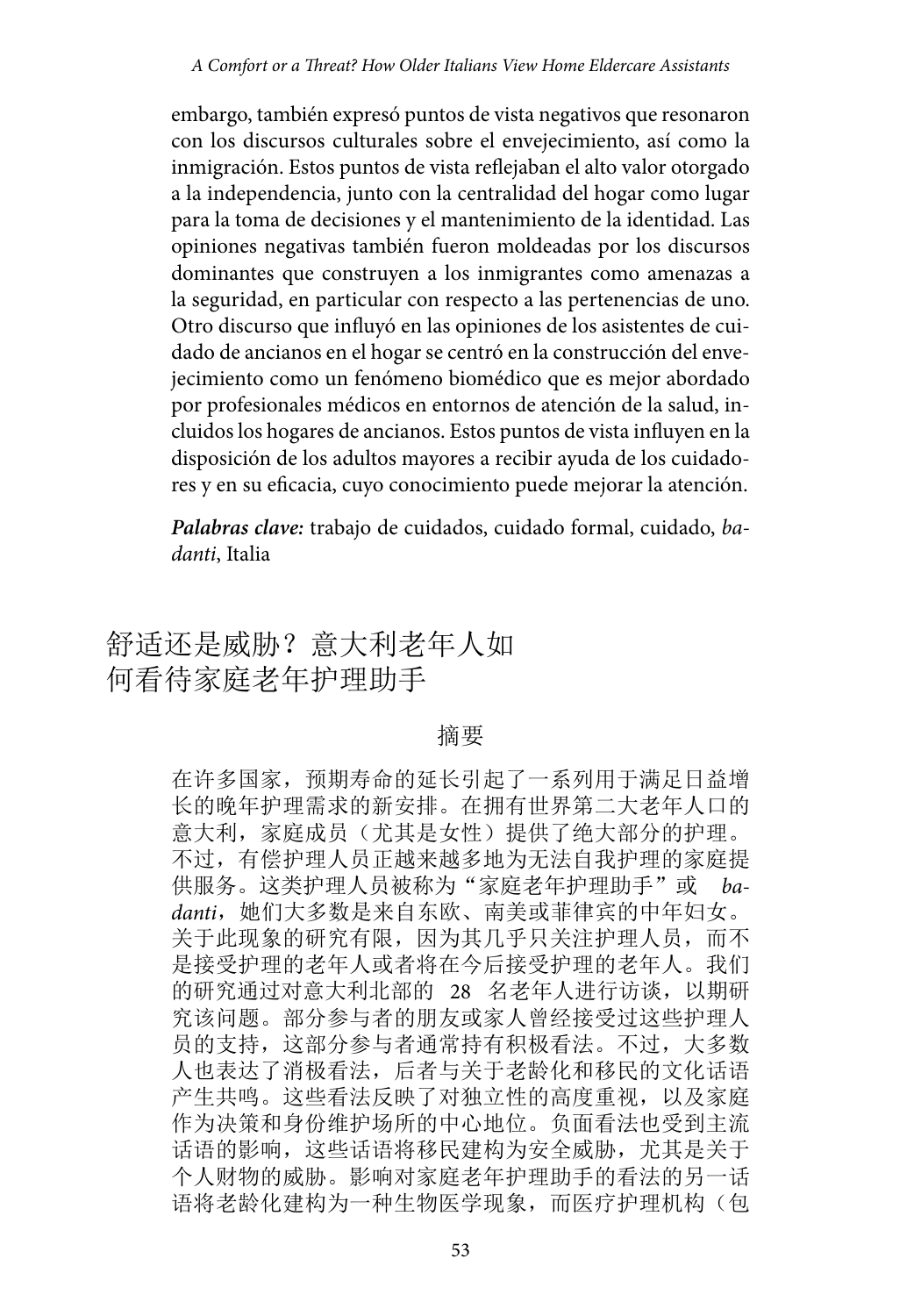括疗养院)的医疗专业人员能更好地应对该现象。这类看法 会影响老年人在接受护理人员帮助方面的意愿以及护理有效 性—了解这些能改善护理。

关键词: 护理工作,正式护理,护理,家庭老年护理助手 (*badanti*),意大利

# **A Comfort or a Threat? How Older Italians View Home Eldercare Assistants**

cross the globe, families - and especially the women in them – provide the lion's share of care for older adults. The caregiving challenge may be particularly intense in nations that are characterized by a more family-centered model of care (Esping-Anderson, 1990; Leitner, 2003). Providing examples are the Southern European countries, including Spain, Portugal, Greece, and Italy. They contrast with others, like their northern neighbors of Sweden, Denmark, and Finland, that support older adults through a more balanced combination of family and state support (Esping-Anderson, 1990; Leitner, 2003). Italian families, however, may be stretched especially thin, given the nation's relatively high life expectancy, averaging 83 years, and its low and declining fertility rate, averaging 1.35 children per woman (Istat, 2016; Mazzola et al., 2016; World Health Organization, 2016).

Paid immigrant care workers are increasingly filling in where Italian families cannot. They are participants in "global care chains" (Ehrenreich & Hochschild, 2004) driven by developed nations' care-provider shortage and labor market's globalization. Known in Italy as "home eldercare assistants," or *badanti*<sup>1</sup> most of these care workers are middle-aged women with families of their own in Eastern Europe (e.g., Ukraine, Romania), South America (e.g., Ecuador, Peru), or the Philippines (Cvajner, 2018; Degiuli, 2016). These workers provide a variety of services, ranging from providing companionship to self-sufficient older adults to assisting those with physical or mental disabilities with tasks like bathing, dressing, and feeding (Degiuli, 2007). The work also varies by the workers' living arrangements and time commit-

<sup>1</sup> Following Degiuli (2007: 206), we use the term "home eldercare assistant"; as she noted, "The term *badante* was first adopted by the center-right government in Law No. 189 Art. 33 July 2002 to define a 'migrant person from a non-EEC country, who offers assistance to a person whose self-sufficiency is limited by pathologies or handicaps.' Since its adoption the term has been contested by many because it was originally used to define, in the 1900s, people who would take care of animals." As a term that is offensive to care providers and care recipients, various organizations have promoted the use of "home eldercare assistant." We did, however, use the term *badante* in interviews, as it remains the more commonly used term in public discourse.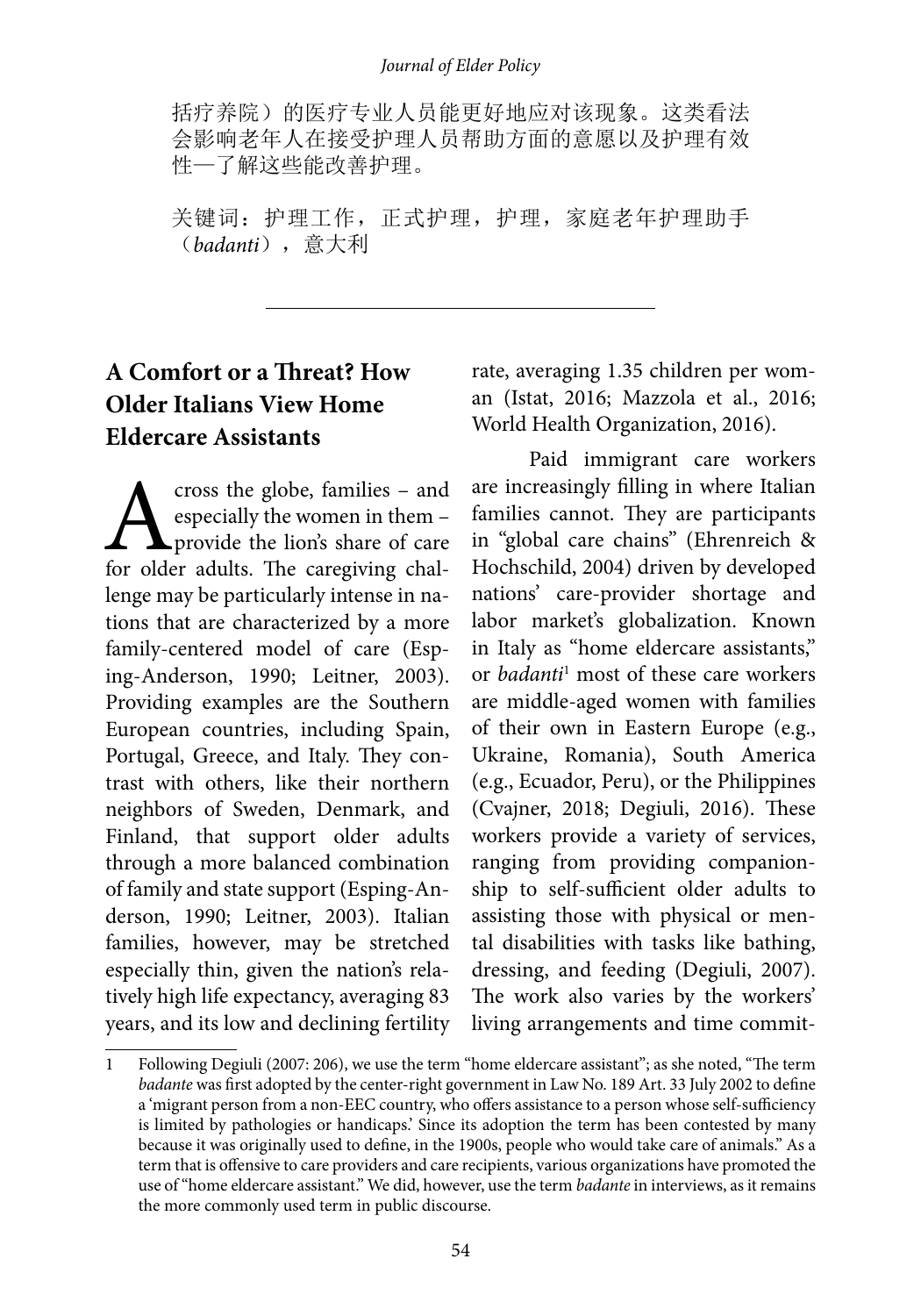ment, with "live-in" eldercare workers residing in the care recipients' home and providing around the clock care and "live-out" workers living in their own homes and providing care on a more fixed schedule (Degiuli, 2007).

The research examining this phenomenon focuses almost exclusively on care workers' perspectives (e.g., Degiuli, 2007, 2010, 2011, 2016; Elrick & Lewandowska, 2008; [Näre](https://www.tandfonline.com/author/N%C3%A4re%2C+Lena), 2009; Rugolotto, Larotonda, & van der Geest, 2017). Although some studies incorporate care recipients' perspectives (e.g., Rugolotto et al., 2017), they provide limited insight into the perspectives of another relevant segment of the population – older adults who are not currently receiving their care, but may have considered it in the past or may seek it (or not) in the future. We know little about their perceptions of home eldercare workers, including whether they view them as desirable care providers and why they hold these views. These views are likely to be influenced by friends' or family members' experiences and the media's portrayals of home eldercare providers, although we know little about their relative importance. Similarly, little is known about how they may be shaped by broad cultural narratives about aging, such as the inevitability of physical decline and importance of avoiding dependence – or narratives about immigrants, such as those centering on perceived threats to safety.

Our study addresses this issue by focusing on older Italians' views of home eldercare assistants. It uses interviews with a sample of 28 adults between the ages of 67 and 93 living in northern

Italy. None of the participants reported having received care from home eldercare assistants; however, nearly all held strong views of these workers that were drawn from close others' experiences or from media images. By examining these views and the social and cultural factors shaping them, our study provides insight on older adults' likelihood of considering care from home eldercare workers and the preconceptions with which they would enter such arrangements – knowledge of which would aid in the design of more effective care scenarios.

# **Care Work in Italy**

The Italian family's social duty –<br>indeed, its legal responsibility<br>– to provide for its older mem-<br>bers is reflected in the intergenerational indeed, its legal responsibility – to provide for its older members is reflected in the intergenerational coresidence and support patterns found in Italy (Albertini & Kohli, 2013; Albertini, Kohli, & Vogel, 2007; Meda, 2014; Naldini, 2003). For example, research using the Survey of Health, Ageing and Retirement in Europe found that more than half of Italians 60 and older live in a household with an adult child, a figure two to six times higher than many other European nations (Hank, 2007). It also revealed an Italian pattern of less frequent – but more intense – support (e.g., money, personal care, household help) provided by children outside the household (Albertini et al., 2007). Further indicating family's centrality were the results of European Commission-funded survey research revealing that adult children were the most frequently mentioned persons on whom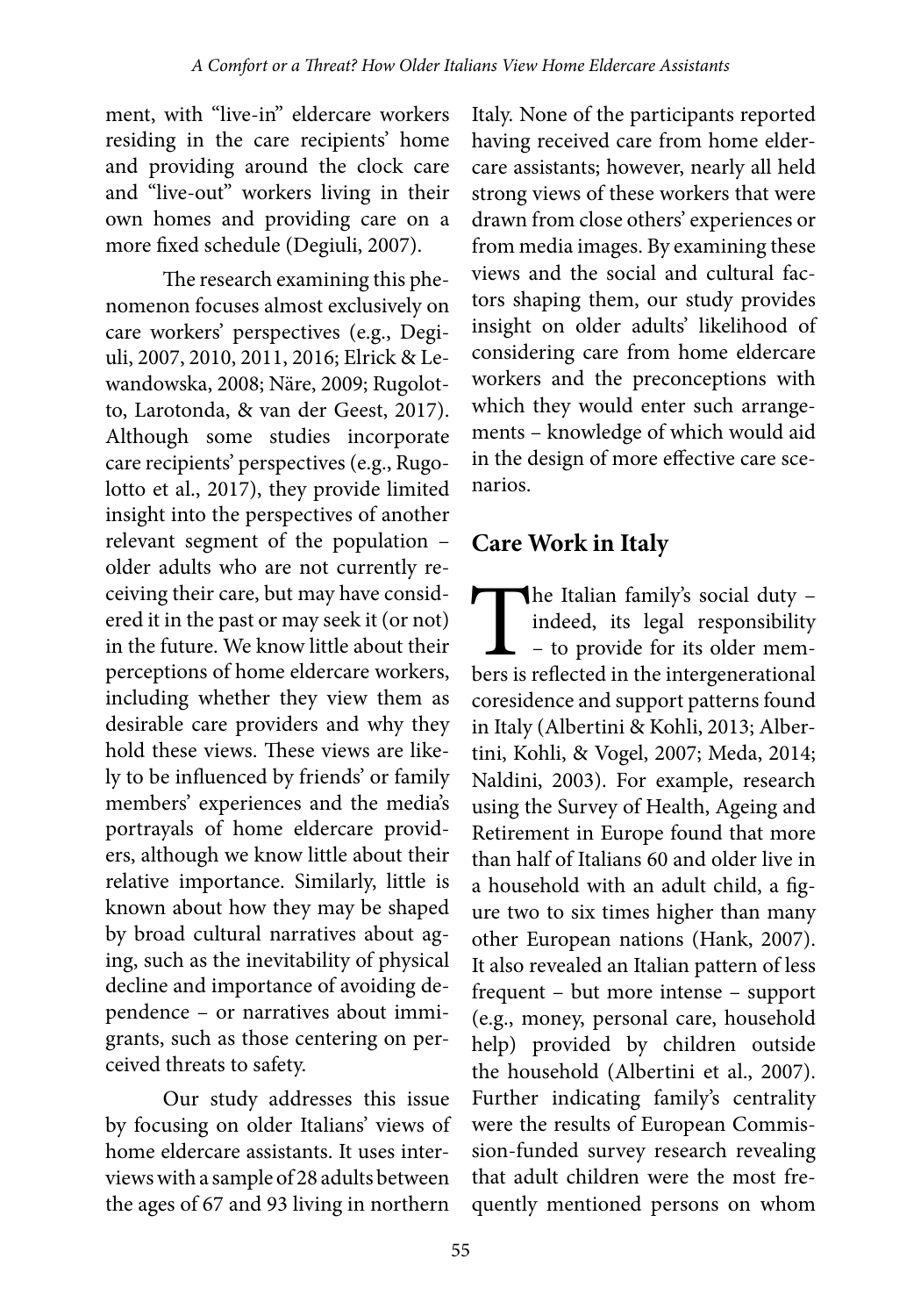they could rely in the case of illness – support made possible by the fact that two-thirds had children living in the same town (Gagliardi et al., 2012).

Although the family continues to be the primarily care providers for older Italians (Haberkern, Schmid, & Szydlik, 2015), other sources of care, funded through private and public sources, are becoming more important (Naldini, Wall, & Le Bihan, 2013). This trend is propelled by the increasing care work demands resulting from the extension of life expectancy, the decline in family size, and the rise in women's employment – along with the state's response to these pressures (Da Roit, 2007; Naldini et al., 2013). Although more limited in Italy than many other EU nations, the state response focuses on "cashfor-care" programs, the most widely used (*Indennità di accompagnamento*) providing approximately 500 Euros a month in unrestricted funds to those needing continuous assistance (Barbabella et al., 2016; Naldini & Saraceno, 2008). The percentage of those 65 and older receiving the benefit rose over the past two decades from 6 to 13 percent – and 24 percent for those 80 and older (Barbabella et al., 2016; Gagliardi et al., 2012). Most of the funds are used to hire home eldercare assistants. Approximately 8 percent of all Italian households with older adults report hiring a home eldercare assistant, a figure much higher than elsewhere in Europe (Da Roit & Weicht, 2013).

Home eldercare assistants have been the focus of research examining this care work as a phenomenon driven

by macro-level migration processes involving globalization and inequalities, including those based on gender, race or ethnicity, and socioeconomic status (e.g., Cvajner, 2018, 2019; Parreñas, 2015). An example is Cvajner's (2018, 2019) ethnographic research examining women's experience of migration from several former Soviet republics to northern Italy. Her work historically contextualized their migration and explored how the women, most of whom became home eldercare assistants, navigated the labor market and created lives for themselves in their new home.

Another stream of research on home eldercare assistants relates more closely to the current study, as it focuses on the care work itself (e.g., Degiuli, 2007, 2010, 2011, 2016; Elrick & Lewandowska, 2008; [Näre,](https://www.tandfonline.com/author/N%C3%A4re%2C+Lena) 2009; Rugolotto et al., 2017). For example, Degiuli (2007, 2010, 2011, 2016) used participant observation and interviews with home eldercare assistants and the family caregivers who hired them, along with workers in community organizations that interfaced with these groups, to examine how the women were transformed into "ideal" home eldercare assistants, which involved the acceptance of a physically and emotionally taxing "job with no boundaries" (Degiuli, 2007, p. 193). Another example is Rugolotto and colleagues' (2017) study that used interviews with home eldercare assistants and family caregivers to examine the complex relationships involving not only positive bonds characterized by warmth and gratitude, but also negative ones characterized by subservience and exploitation.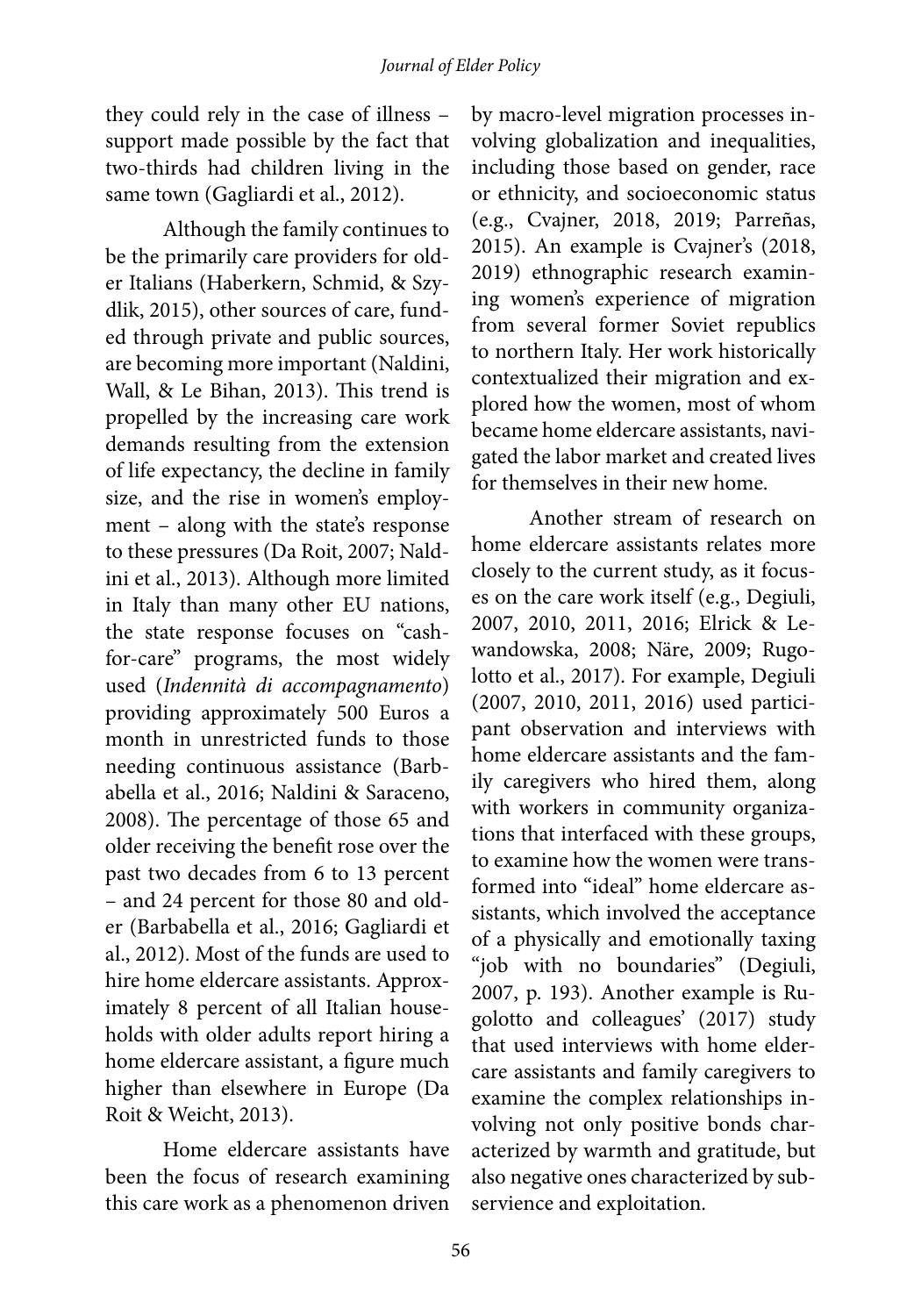Less is known about older adults' perceptions of home eldercare assistants; however, the literature suggests that their views are mixed. Italy's historic reliance on families for caregiving raises the possibility that non-family care providers, particularly those who are paid, are viewed negatively. This prediction is suggested by the conclusions that Rugolotto and colleagues (2017, p. 185) drew from their interviews with home eldercare assistants and the relatives of older adults who hired them:

> Badanti, Italian families and older people find themselves locked in an uneasy contract: badanti because they are exploited and unable to find better, formal employment; Italian families because they are aware that they fail to render their moral duty to their aged parents and grandparents; and older people because they feel neglected and maltreated by their children.

Providing further evidence of negative views of home eldercare assistants, care workers often felt that the care recipients' family members viewed them with suspicion – as "strangers" who might swindle their loved ones. However, the study also reported that some home eldercare assistants felt that the older people for whom they cared were satisfied with the arrangements and preferred them to placement in a nursing home (Rugolotto et al., 2017).

Similarly mixed views of home eldercare workers are revealed by research conducted in other countries

(e.g., Chon, 2015; Doyle & Timonen, 2009; Porat & Iecovich, 2010; Walsh & Shutes, 2013; Yeoh & Huang, 2010). As in Italy, the patterns are gleaned from studies of care providers or (to a lesser extent) care recipients and their family members – rather than from studies of older adults who may seek such care in the future for themselves or their family members. For example, Walsh and Shutes' (2013) focus group interviews conducted in the United Kingdom and Ireland with older nursing home residents and migrant care workers, who worked in home and residential care settings, revealed complex relationships characterized not only by warm and reciprocal attachments but also by discrimination, particularly toward care workers from African countries. Mixed views of care recipient and care worker relationships also were reported in Chon's (2015) interviews conducted in Korea with home eldercare workers and care recipients' family members; however, family members tended to have more positive views than did the home eldercare workers, some of whom reported excessive demands and even sexual harassment.

Studies conducted in other countries also reveal how cultural narratives of aging influence views of home eldercare workers (e.g., Ayalon, 2009; Breitholtz, Snellman, & Fagerberg, 2012; Schröder-Butterfill & Fithry, 2014; Yeoh & Huang, 2010). A central narrative focuses on the view of care receipt, particularly in the home setting, as a threat to independence. For example, Breitholtz and colleagues' (2012) interviews with older adults receiving in-home care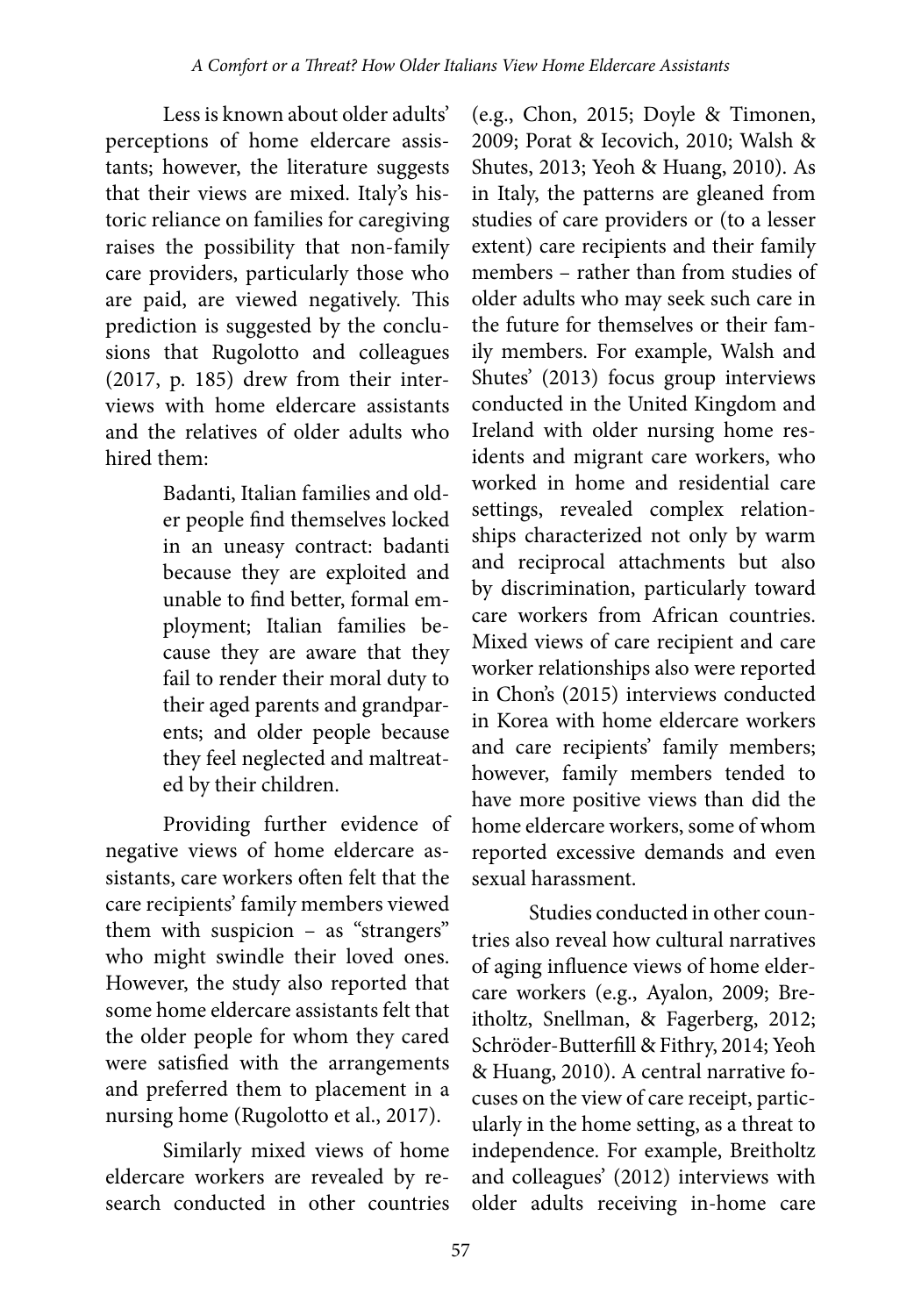in Sweden highlighted care recipients' strong desire that care workers facilitate their self-determination in the home, as an entity that symbolizes personhood. Other research draws attention to inhome care's threat to privacy, as well as safety – themes more often highlighted in studies of migrant care work. An example is Ayalon's (2009) study of older adults in Israel with live-in home care workers from the Philippines. Involving interviews with older care recipients and their family members, the study found fear of abuse or neglect to be a central concern that stemmed from concerns about having a stranger living in one's home. A similar theme is found in Schröder-Butterfill and Fithry's (2014) ethnographic study that involved interviews with all adults aged 60 and older in two rural Indonesian villages. The interviews revealed a strong reluctance to have intimate personal care provided by "non-blood" relatives.

Our study contributes to the relatively small literature – in Italy or elsewhere – examining older adults' views of home eldercare assistants. In particular, it focuses on the views of those who are not currently receiving assistance from home eldercare assistants but are likely to have perceptions of these care providers that are influenced by their friends' and family members' experiences as care recipients. Moreover, the participants' ages, which averaged 80, made it likely that they had considered the possibility of receiving assistance from home eldercare assistants. This feature of our study provides a different vantage point on Italy's home eldercare assistants.

### **Data and Methods**

The study, which was approved by<br>the institutional review boards<br>at Florida State University and<br>the University of Trento, involved inthe institutional review boards at Florida State University and the University of Trento, involved interviews with 28 Italians. They were recruited from a senior center and a nursing home that were typical of such facilities in the region and were conveniently located for the researchers. The senior center was walking distance of the main piazza of a mid-sized city in northern Italy. The nursing home was located in a smaller village near the main city. In both facilities, the activities director assisted with recruitment of participants by sharing the study's details with their clients or residents. The majority of participants (71%) were recruited from the senior center. Ages ranged from 67 to 93 and averaged 80. The average age was higher among nursing home residents (83 compared with 79 years). Eighty-two percent of participants were women, and 89 percent had children. Fifty percent of participant were widowed, 25% were married, 18% were separated or divorced, and 7% were never married.

Interviews were conducted inperson at the senior center or nursing home between December 2018 and February 2019. All were conducted individually, with the exception of one married couple who was interviewed together. Written consent was obtained from all participants, with the exception of one for whom only oral consent was possible. Interviews were conducted in Italian by the authors. While the first author speaks the language at an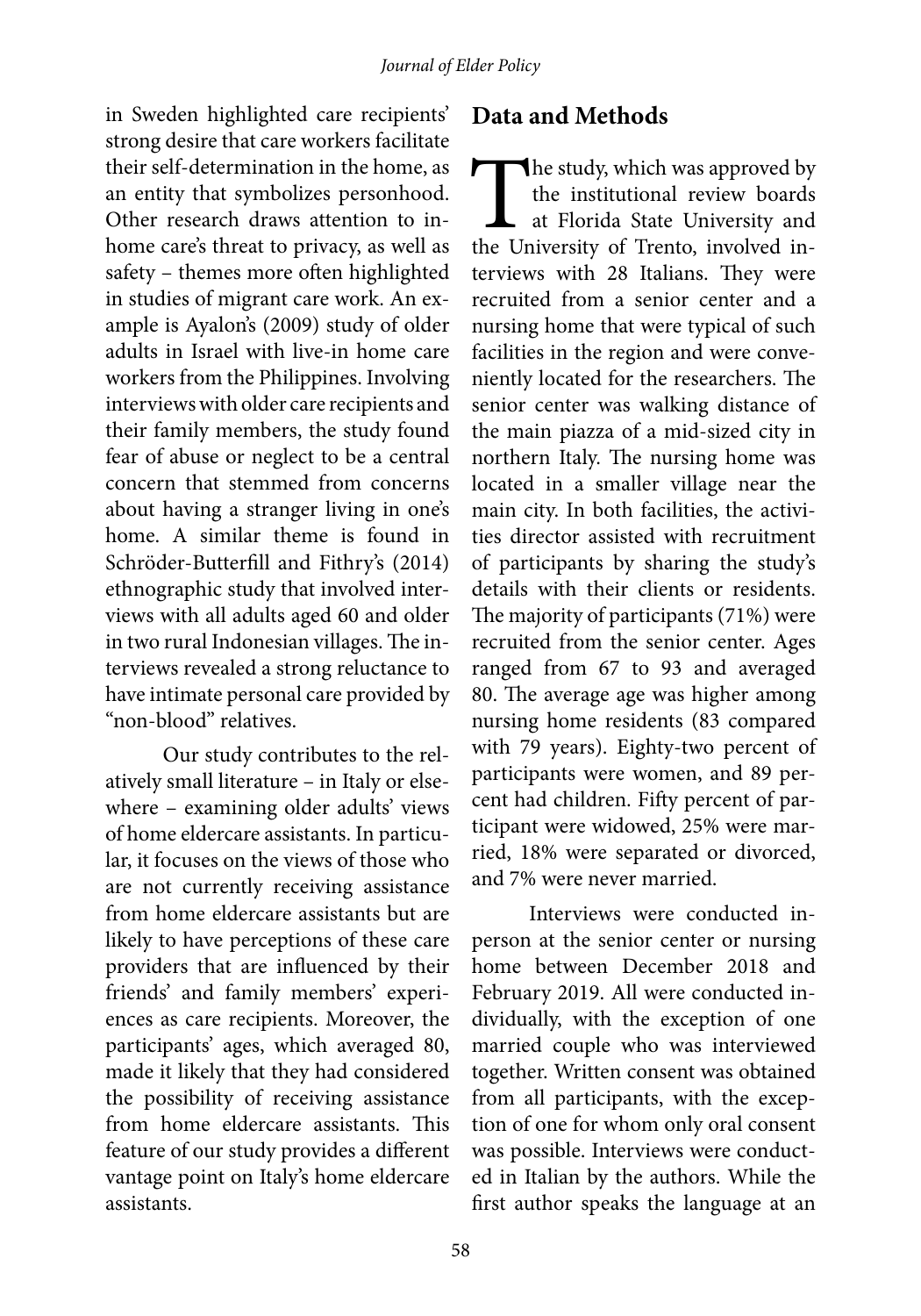intermediate level, the second author is a native speaker. Most interviews were conducted with both authors present; however, the last six were conducted by the first author.

We conducted semi-structured interviews that explored the care arrangements for older adults in three broad stages of the participants' lives. Focusing on their childhood and adolescence, the first questions centered on the care provided to their great-grandparents, grandparents, or other older relatives, including their living arrangements and quality of relationships with the participants. Turning to their young adulthood and middle-age, participants were asked about the support or care provided to their own parents, in-laws, or other older relatives. Respondents were then asked about their own need for and receipt of various types of support or care from different sources, including their adult children, grandchildren, siblings or other relatives, friends, and paid caregivers. Participants, particularly those recruited from the senior center who needed little assistance in their daily lives, were asked about their desired sources of care, should they require any additional assistance in the future. All participants consented to the audio-recording of interviews, which were transcribed verbatim. The excerpts used in this paper were translated into English by the authors.

We used thematic analysis, a qualitative method that reveals overarching patterns by identifying topics and ideas found in the data (Boyatzis, 1998;

Braun & Clarke, 2006; Nowell, Norris, While, & Moules, 2017). The analysis involved several steps. We first read one-third of the transcripts to develop initial coding categories (e.g., home eldercare assistants, nursing homes, parents' later life health, care for grandparents, participants' care preferences). We then coded all transcripts using these codes, in addition to others that emerged during this more in-depth coding (e.g., home eldercare assistants' ethnicity or nationality, positive views of nursing homes, news stories about home eldercare assistants).

For the current paper, we examined all excerpts of the transcripts that included codes related to home eldercare assistants. As we examined these excerpts, we considered them in the context of the full interview to clarify participants' views. For example, contextualization of the excerpts revealed that although participants often conveyed some positive views of home eldercare assistants these sentiments were often revealed by questions that followed respondents' initial descriptions of negative views (e.g., "Do you know anyone who had a positive experience with a *badante*?"). This observation revealed that many participants' most salient view of home eldercare assistants was negative. From the analysis of all interview content related to home eldercare assistants, several key themes emerged, which became the outline for the results section of this paper.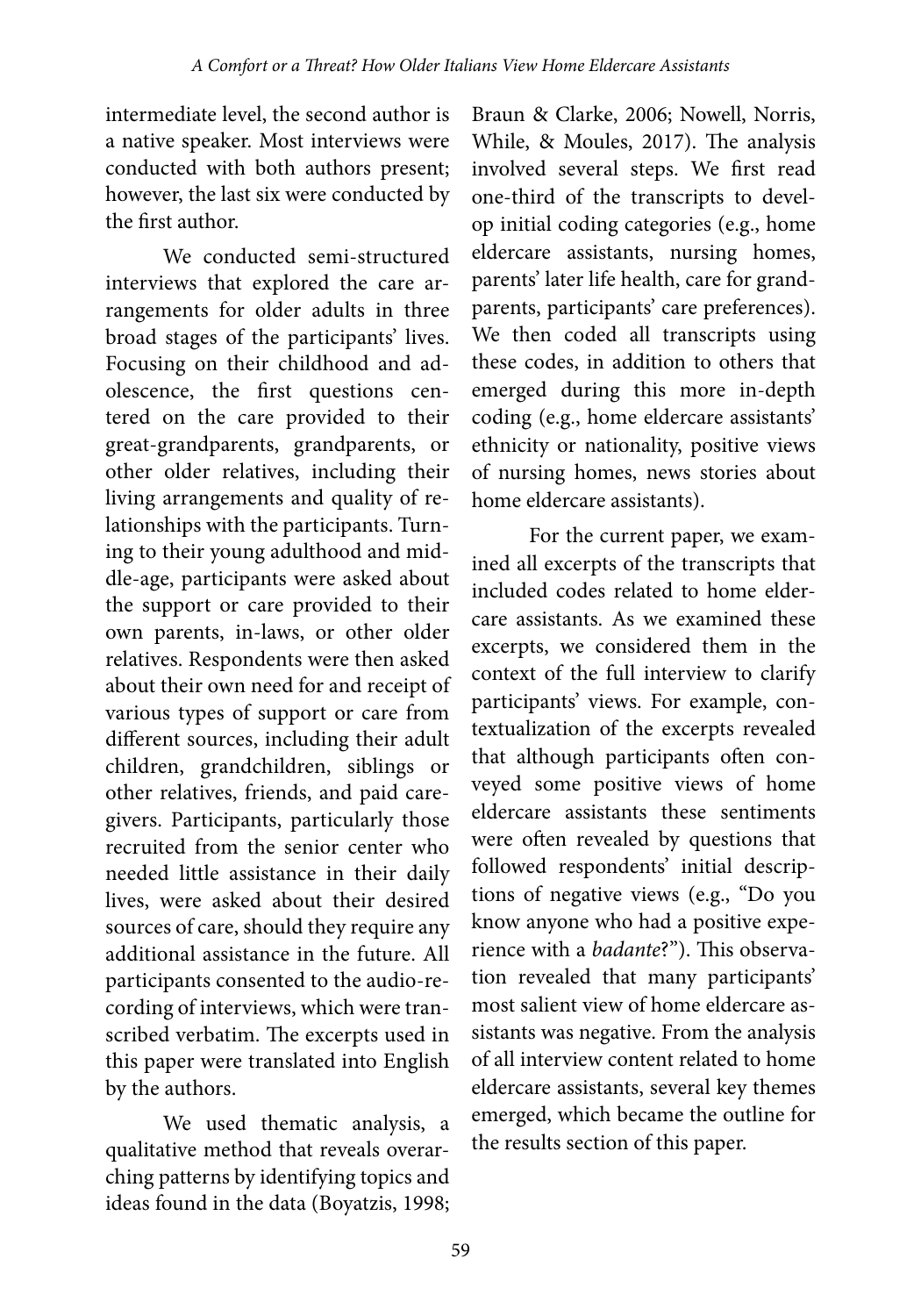# **Results**

A nalyses revealed that a mix of positive and negative views of home eldercare assistants, a pattern consistent with prior studies positive and negative views of home eldercare assistants, a conducted in Italy and elsewhere (e.g., Chon, 2015; Doyle & Timonen, 2009; Porat & Iecovich, 2010; Rugolotto et al., 2017; Walsh & Shutes, 2013; Yeoh & Huang, 2010). Positive sentiments were especially common among participants with friends or family members who had received care from these providers. Most participants, however, also expressed negative views, especially when asked about their possible receipt of such assistance in the future. Our analyses focus on unpacking explanations for these negative views by drawing on dominant cultural discourses about aging, as well as immigration.

# *Una Bravissima Donna* **(Excellent Woman): Positive Views of Home Eldercare Assistants**

Some respondents conveyed positive views of home eldercare assistants, often using terms like *una bravissima donna* (an excellent woman) or *una persona meravigliosa* (a marvelous person). For example, Pina, an 87-year old woman, had only positive words to describe a neighbor's home eldercare assistant: "She comes, takes the lady out, but not outside now because it's cold. But at least downstairs for some fresh air. She talks with her and caresses her. But the *badante* looks after her like . . . better! She takes care of her as she was one of her relatives. Really, really good." Oth-

ers with positive descriptions had had personal experiences with home eldercare assistants, particularly as providers of care to their relatives. For example, 80-year-old Ida described her experience with a home eldercare assistant who had cared for her sister: "I had just retired and my brother was still working because you can't assist a person 24 hours a day. So we found this *badante*. She was really a wonderful person. We are still in touch with her despite the fact it has been thirteen years that my sister is no longer with us."

Such views, however, were often revealed only by interview questions that followed participants' initial expression of negative sentiments, an observation suggesting that the most salient views were, in fact, negative. The following excerpt from the interview with Assunta, a 68-year-old divorced woman, provides an illustration:

> *Interviewer*: Would you consider the idea of having a *badante*?

*Assunta*: No. [Laughs, then laughs a bit more loudly.] No.

### *Interviewer*: Why?

*Assunta*: No. No, because when you are a certain age, you are very fragile. … Me alone with the caregiver? No. … I'd almost be afraid.

[Interviewer asked about and Assunta explains the source of this feeling.]

*Interviewer*: Do you know anyone who has had a positive experience with a *badante*?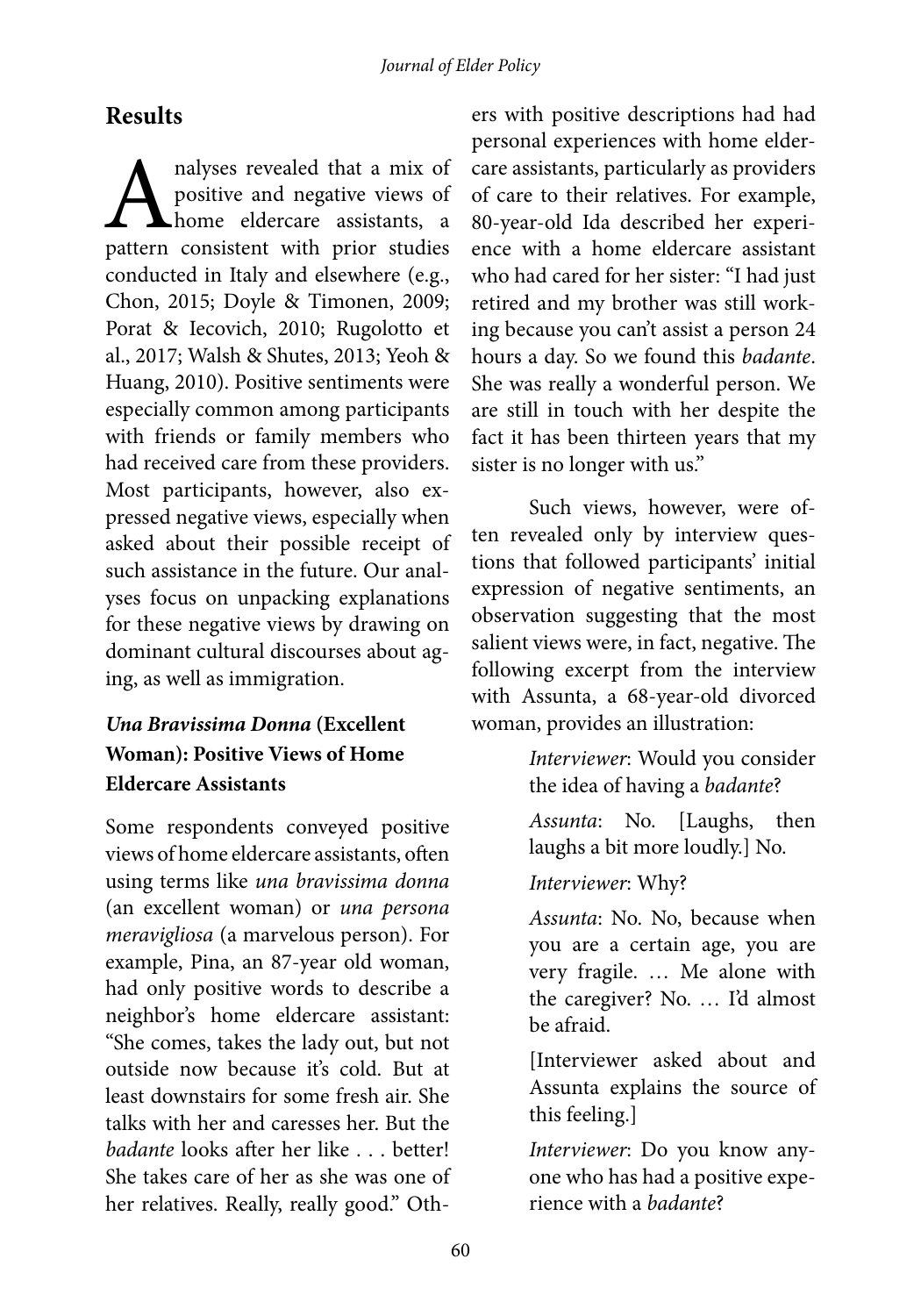*Assunta*: Yes. Sure. Sure. My neighbors, where I live. She's a lady I still see. A very good lady. They were close, I know she treated them very well. No, no. I mean, it's my fear. It's not like I'm saying that all *badanti* are... are... but, in short... hmm...

Like Assunta, most participants could provide examples of positive experiences that others had had with home eldercare assistants, but they tended to frame them as exceptions. This observation is likely to reflect the salience of negative cultural constructions of these workers.

# *Una Brutta Parola* **(An Ugly Word): Negative Views of Home Eldercare Assistants**

The interviews revealed ample evidence of negative views of home eldercare assistants, but these views were most stridently expressed when participants were asked about the idea of hiring a home eldercare assistant for themselves, should they require assistance in the future. Most participants saw it as highly undesirable. When asked to whom she would likely turn for assistance, Loretta, a 77-year-old widowed woman, indicated a preference to go to a nursing home rather than hire a home eldercare assistant because "there are only one in a thousand good ones." She expressed her position even more emphatically by adding "I told my children, I go to the bridge of the Adige and throw myself in rather than having a *badante*."

Although this response is likely to reflect dominant cultural construc-

tions of these workers, it also may stem from a more general reaction to the notion of oneself as a potential care recipient. Illustrating this possibility is the following exchange between the interviewer and Maria, a 91-year-old widowed woman:

> *Interviewer*: Would you consider having a *badante*?

> *Maria*: Ah... what a *brutta parola*  [ugly word] – *badante* [caretaker]. Ugly.

> *Interviewer*: In what sense "ugly"?

*Maria*: Yes, I don't like "*badante*," it needs to change. A lady chaperone, see how it changes? Do you need a "chaperone" for help? But "*badante*"? It's bad.

Maria's preference for a term that implies less need for assistance reflects broader discourses about aging, in particular the emphasis on preserving independence and autonomy.

*Autosufficienza* **(self-sufficiency).** Participants' attitudes toward home eldercare assistants reflected the high cultural value placed on self-sufficiency, which was perceived as threatened by home eldercare assistants' provision of care. Like Maria, who preferred the word "chaperone" over "*badante*," maintaining self-sufficiency also was important to Annamaria, an 82-year-old separated woman, for whom the amount of time home eldercare assistants spent helping indicated one's dependence. As she explained, "No, look. I wouldn't be happy. I mean, I'd be happy for them to come in the morning and do things. Either in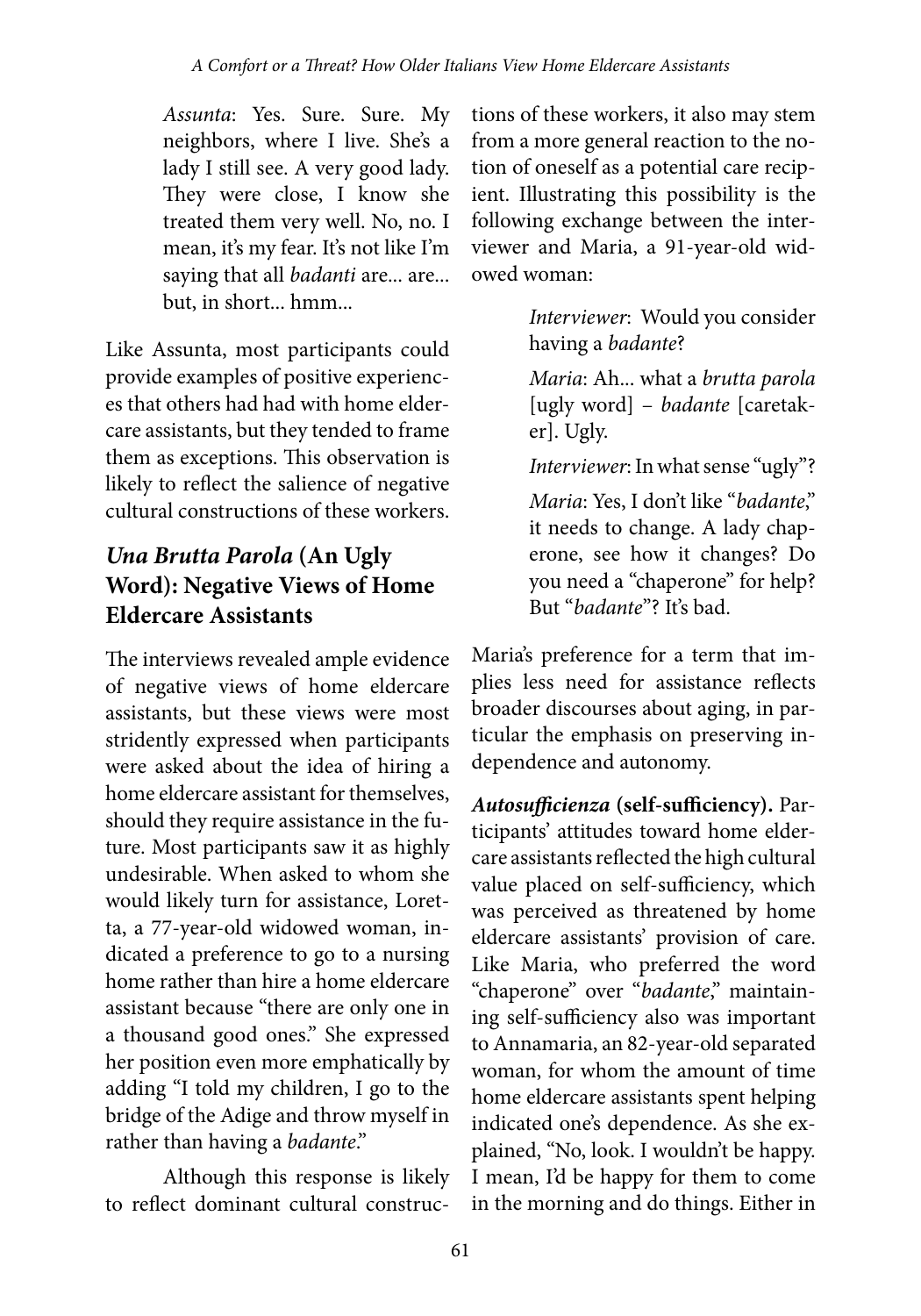the morning or the afternoon. But *having it this way forever* [italics added] – no. I'm too used to being on my own. To being a little autonomous on certain things." Annamaria's comments revealed two factors that led participants to see their independence as imperiled by home eldercare assistants' support – receiving it over a greater proportion of the day (and presumably night) and viewing the arrangement as permanent.

Assunta, the 68-year-old woman who indicated that she would be "afraid" to have a home eldercare assistant, also expressed a concern about its implications for her independence. As she explained, "Yes, yes, yes. They do the cleaning. Although I don't know if I'd stand a situation . . . I don't know. It's not that I can say about the future, but I know I'd have a lot of trouble accepting myself in a dependency situation. Dependency."

She continued, however, explaining that these sentiments were not limited to the idea of help from a home eldercare assistant: "Whether it's from a *badante*, whether it's from my daughter . . . It will be a very hard work for me to accept help from someone else." As these comments illustrate, some of the negative sentiments regarding home eldercare assistants were not specific to paid care providers. They reflected what home eldercare assistants represented to most participants: a loss of independence, and perhaps an irreversible one.

**"***La casa mia***" (my home).** Views of home eldercare assistants were influenced by another dominant cultural

discourse about aging, one that centered on the home as a space for autonomous decision-making, thus an entity that symbolizes personhood. For some participants, the symbolic importance of the home manifested in an emphasis on the objects in it – their belongings, over which they wished to maintain control. When asked about home eldercare assistants, Luisella, a 71-year-old widowed woman, replied with the following explanation for her opposition to hiring them:"Absolutely – no, no, no. Absolutely. I am particular about who touches my things. My daughter, too. If she touches my things, she moves them . . . I say, 'Where's the thing? Where is it?' But wasn't it okay there? It has to stay there. I put it there, it's there. When I was in the hospital […] I couldn't find my things anymore. Where's the... ? All because they were put somewhere else." Luisella's expectation that objects remain where she places them – and not be relocated by others, even family members – illustrates participants' strong desire to preserve their autonomous decision-making in the home.

Other participants emphasized the psychological adjustment that having an eldercare assistant would require, given their presence in the home. Anna, an 84-year-old widowed woman, described that she would find having an eldercare assistant in her home "a little difficult." She continued, asking "Do you know why? Because you're used to being alone and it's hard." Anna's comments suggest that receiving care from a home eldercare assistant is challenging for many people because it represents a significant shift – from being complete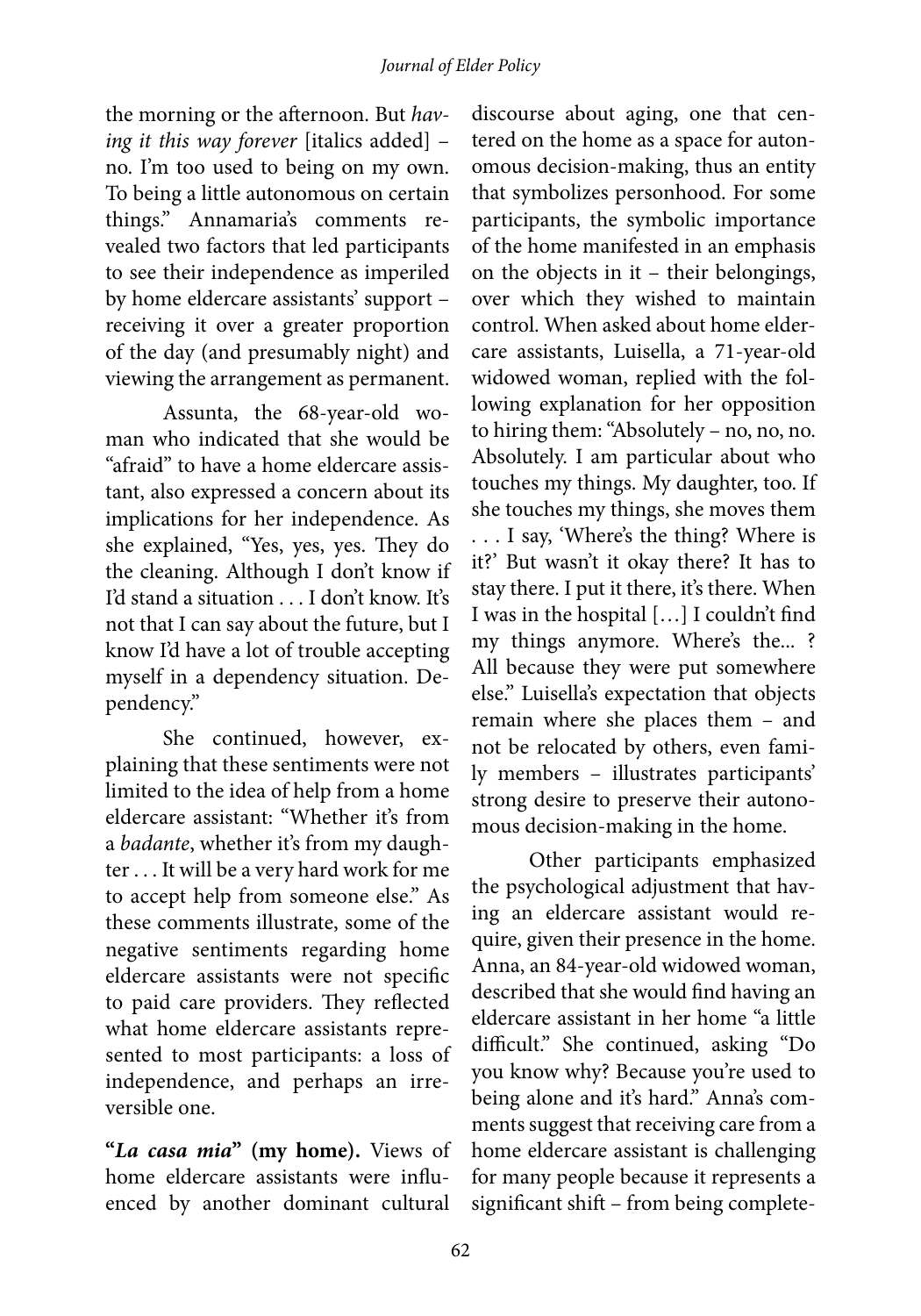ly alone in one's home to having another person present.

Anna's further explanation suggests yet another facet of participants' discomfort with the idea of home eldercare workers, and one that was shared by other participants: They are "strangers" in the home. As Anna explains, "I don't know how to say, having *a person you don't know* [italics added] inside the house is . . . I'd be a little uncomfortable, you know. I don't know. I'm going to have to accept it later, of course." Flora, an 89-year-old widowed woman, expressed a similar unease: "Look, honestly. Sincerely. As long as I'm clear-minded, I want to stay in my house. To help me with home cleaning I have my daughter-in-law. I would never want *strangers* [italics added]. I'd rather go to the nursing home. If one day I don't understand anything anymore, then throw me in the nursing home. I don't give a damn. No, no, no, no, no [to the having a home eldercare assistant]." Flora's comments, in particular, illustrate how participants' discomfort with home eldercare assistants as strangers centered on their presence in the home. Flora viewed paid care in the home as less desirable than paid care in a nursing home, although care in both settings would be provided by unfamiliar others. This observation underscores the view of paid care in the home as especially threatening.

Some participants corroborated their reluctance to having a home eldercare assistant by describing friends' or family members' experiences of care, with these descriptions often empha-

sizing a definition of these workers as strangers. An example is provided by Pia, a 75-year-old married woman, who said "I have my friends who have *badanti*. Eh, now they've adapted, let's say. It's been a while . . . A little problematic at first . . . because my son's mother-inlaw didn't like her at all. I mean, having a person in the house, *stranger* [italics added], it's a little hard, huh." Nora, a 78-year-old married woman, similarly drew on her sister's experience with home eldercare assistants to explain the risk of receiving care from a stranger. She mentioned that several of the home eldercare assistants before the current one had mistreated her sister. As she explained, "[T]he others sincerely were dishonest. They filled her with medicine and they went outside, more than one. So this is what I mean, the people you take into the house you have to get to know them well, don't you?"

A factor that appeared to shape the labeling of home eldercare assistants as "strangers" was their ethnicity or national origin. Although respondents did not express overtly negative views of home eldercare assistants as immigrants, we observed that many participants mentioned this characteristic without a direct question about it. It was often the only demographic characteristic mentioned, besides gender. None of the participants, for example, referred to the age or marital status of a home eldercare assistant. When asked whether he knew anyone who had hired a home eldercare assistant, Guiseppe, a 73-year-old divorced man who lived in the nursing home, mentioned his in-laws, adding that their care pro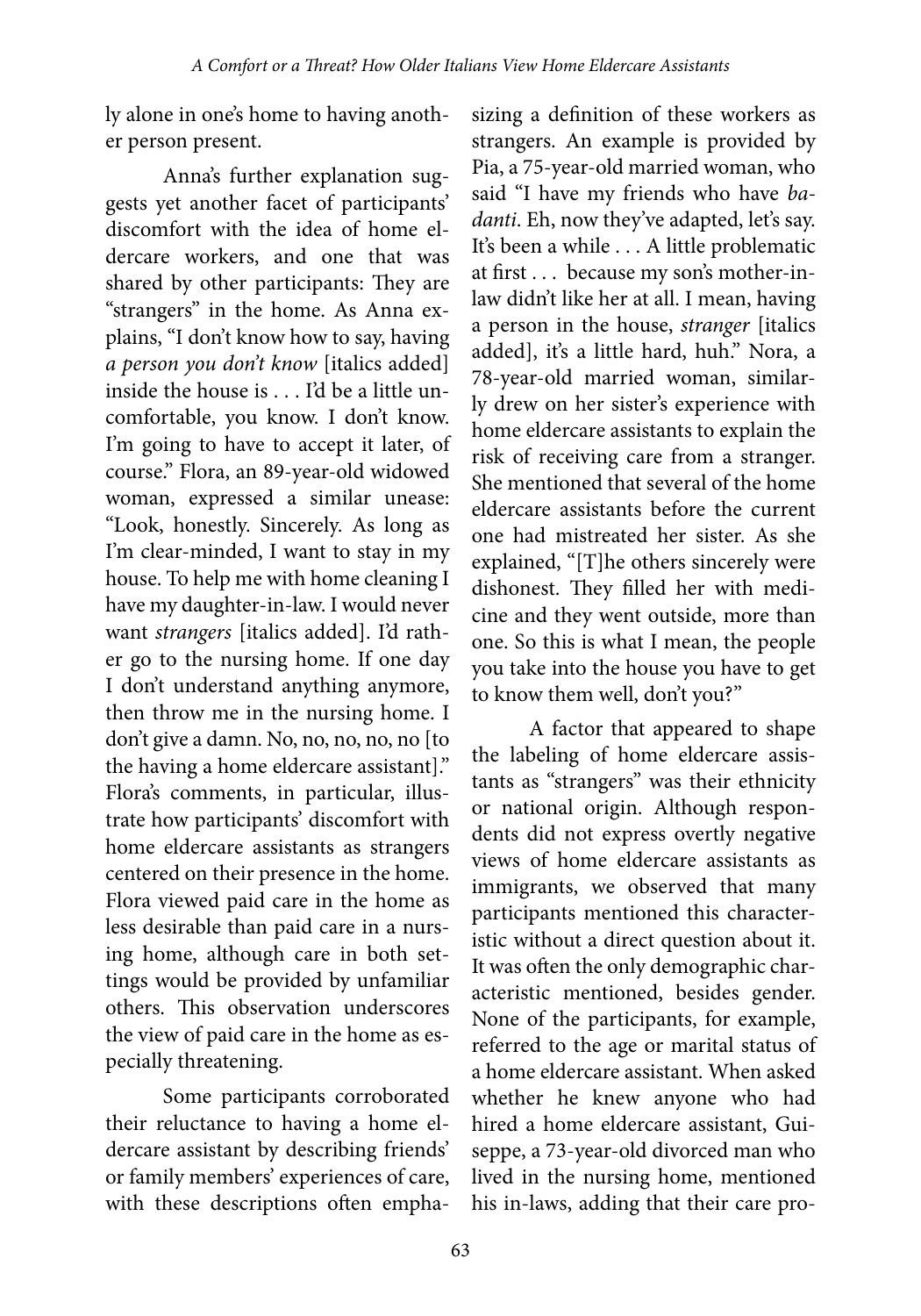vider was "a very polite lady. I think she is Ukrainian, if I'm not mistaken." Pina, an 87-year-old woman who also lived in the nursing home, noted that she knew a home eldercare assistant who is Albanian, adding "but very nice, friendly, sweet." Such comments alluded to home eldercare assistants as "outsiders" or "others," contributing to the view of them as strangers in the home.

*La sicurezza* **(security).** Participants also conveyed negative views of home eldercare assistants that centered on concerns about safety. These concerns resonated with two cultural discourses – one about aging's effect on one's vulnerability and another about immigrants as threats to one's safety. As Assunta, the 68-year-old divorced woman whose dialogue was presented earlier to illustrate the greater salience of negative than positive views, explained, "…when you are a certain age, you are very fragile. … Me alone with the caregiver? No. ... I'd almost be afraid." Another illustration is provided by Ida, an 80-year-old divorced woman who described her efforts to protect her sister from her home eldercare assistant – a role she termed a "badante for the badante." As she explained:

> Well, there are *badanti* who steal money and treat the sick badly, et cetera. So I used to go there [to her sister's house] every day. So I'd go and see what the caretaker was doing. But I mean, as my mother used to say, "The occasion makes the thief." If you are a poor wretch, alone, with the caretaker, better go to the

hospital. Because even if she's good, she might think of putting a hundred euros in her pocket because you've got them there.

This description reflects a view of older people, particularly those in need of assistance, as vulnerable to mistreatment and a view of home eldercare assistants as care providers who may succumb to the temptation of exploiting the relationship's power differential and the home setting's limited oversight.

While some participants mentioned perceived threats to physical safety, most of the concerns centered instead on the objects in the home, the belongings. Describing her mother's home eldercare assistant, Fiorenza, a 78-year-old widowed woman, said that "she was one who took away a lot of stuff, too. Because my mom was a woman who knew how to use her hands and was buying fabrics, pieces of stuff, balls of wool, and had made a full closet. That one took it all away in bags. Got it?" A more intricate scheme was described by Loretta, a 77-year-old widowed woman, who recounted a story of attempted jewelry theft by a cake-baking home eldercare assistant. The following excerpt described it:

> *Interviewer*: Do you know the people this happened to?

*Loretta*: Yes. Yes. That she had gold jewelry, she was the one who had it in the cakes. And [the home eldercare assistant] said, "I make two cakes. One I make for my relatives, I make one for us." And inside one of those she had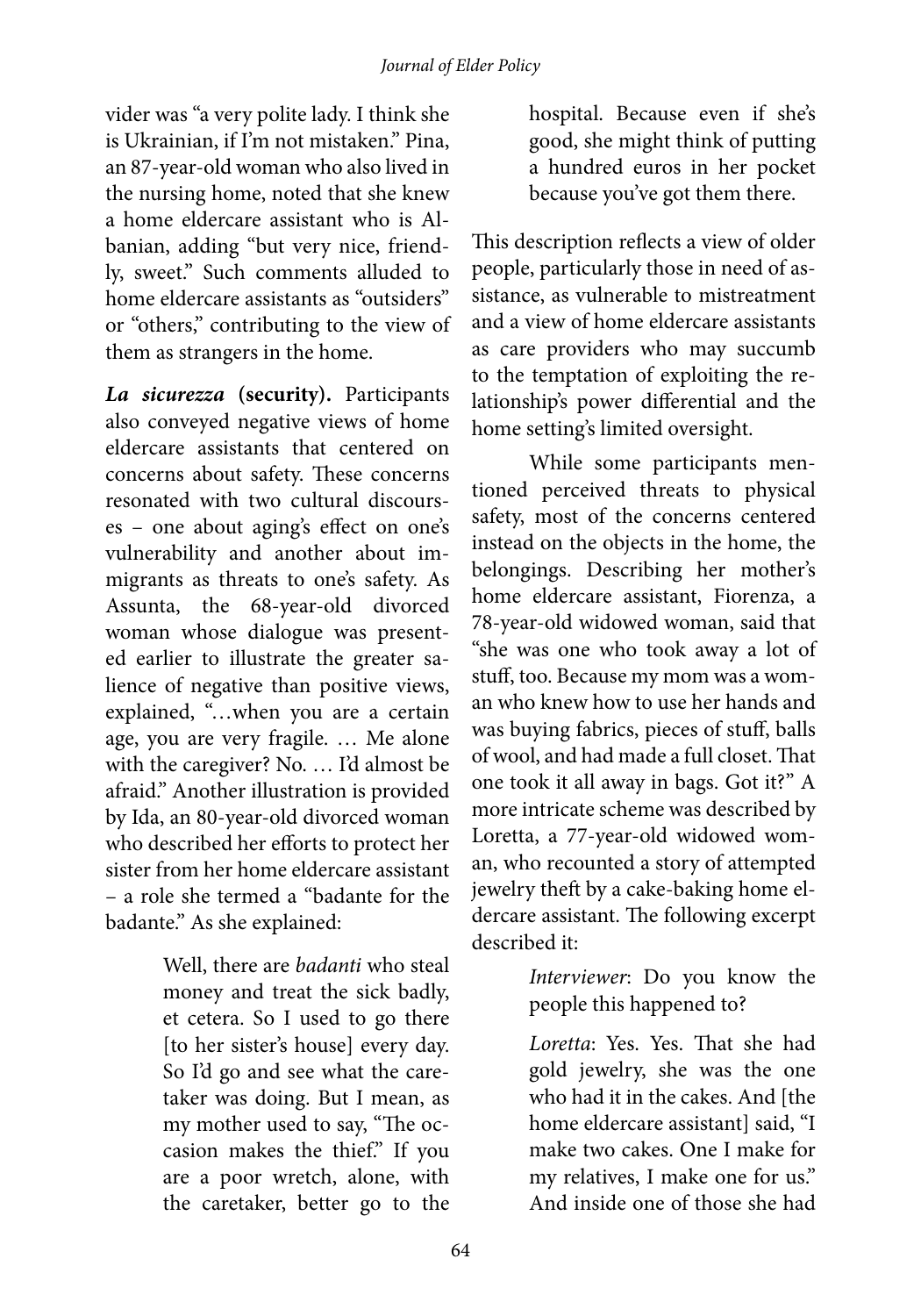put the rings. So when it was time to take the cakes, she didn't remember which was which. When the older woman's relatives came in the evening, she said, "Come on, let's eat the cake." They cut the cake and things were in it. And it's true, eh.

As these examples illustrate, participants often viewed home eldercare assistants as highly undesirable care providers because they could be thieves.

This perception resulted from participants' collection of various accounts regarding home eldercare assistants, with the media an important source of them. As an illustration, Ida, who had described herself as a "badante for the badante," said, "I do not recommend it [hiring a home eldercare assistant], because every now and then you read in the newspaper, about those who live alone . . . the badante. Better go to the nursing home . . . as my mom used to say 'the opportunity'. . . that is, if she's there on her own . . . [and it's] clear that if she can, something remains in her pocket, in short [laughs]." Nunzia, 69-year-old widowed woman, also shared a story that appeared in the news. She prefaced it by saying she would not consider having a home eldercare assistant "because I have heard lots of bad stories." When asked to provide an example, she recounted the following:

> Even around here, huh?! Last year . . . a gentleman down here . . . took his wife to the hospital because he was sick. He came back and never found the furniture. Eh, probably, even you

heard about it . . . Everybody on the street knew about it. And I want a *badante*? I don't think she will steal my furniture, no. But the same, with all the ones I hear. Oh, no.

The salience of these accounts, which provided rationales for participants' negative views of home eldercare assistants, may have been magnified by several factors. Their origin in a variety of sources, including family and community members' experiences and the media, may have amplified their impact. Moreover, the accounts "make sense," as they resonate with dominant cultural narratives of aging, as well as immigration. The emphasis on theft of belongings in the home reflects aging narratives that center this space as a site for self-determination, thus heightening the perceived risk of having those defined as strangers in it. The accounts' salience may have been further strengthened by their resonance with two additional narratives that intertwine to support a negative view of home eldercare assistants – an aging narrative that emphasizes older adults' vulnerability and an immigration narrative that emphasizes the workers' "otherness" and their perceived criminality.

*"Preferenza per casa di riposo"* **(preference for nursing homes).** Contrasting with their views of home eldercare assistants, participants tended to view nursing homes in more uniformly positive ways. For example, they often mentioned them as their preferred source of care should it be required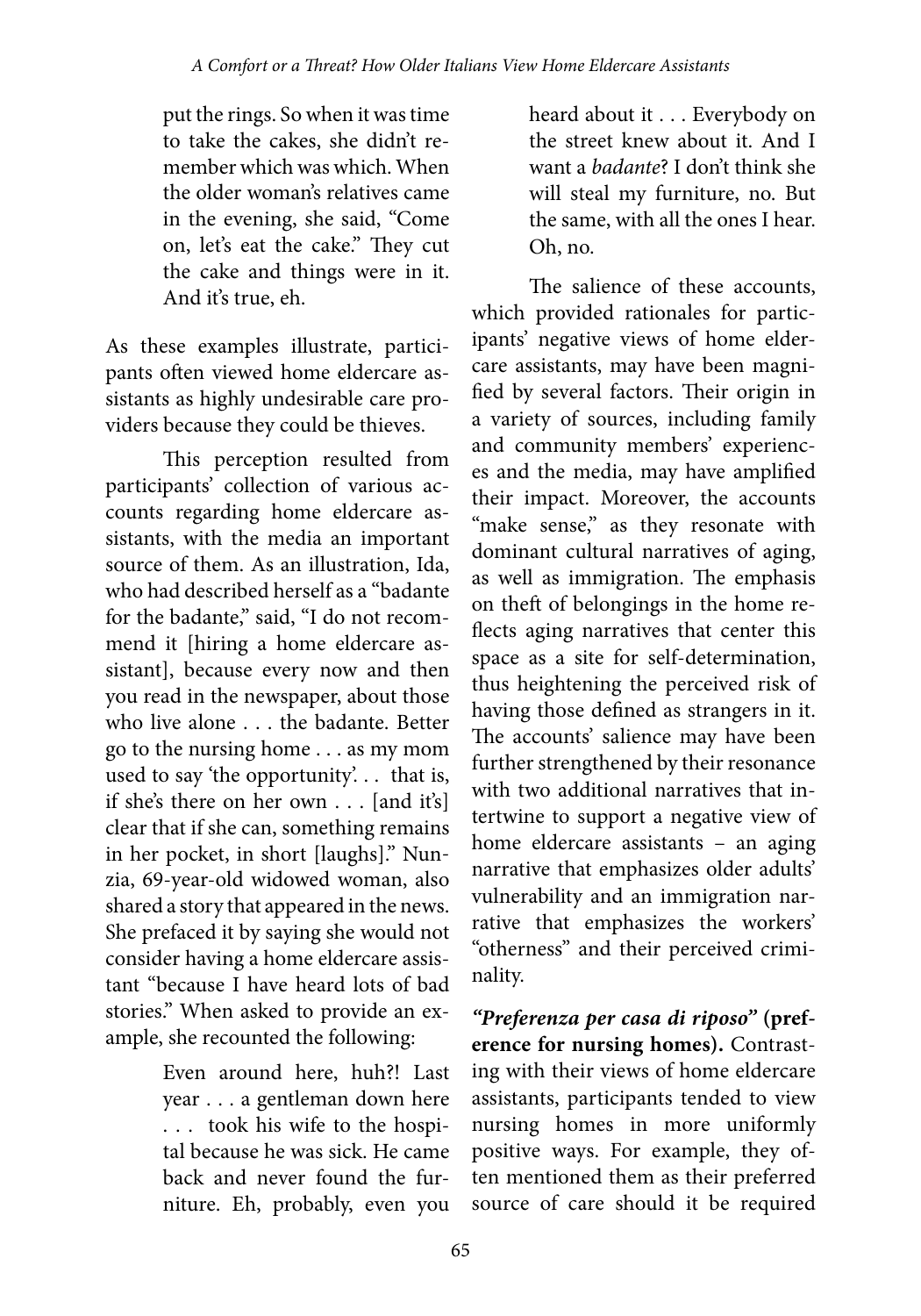in the future – a preference that a few participants had conveyed to their children. For some, their rationale centered on the greater sense of security that nursing homes were thought to provide. As Anna, an 84-year-old widowed woman, explained, "I'll go to the nursing home if they take me. I'm safer there [Laughs]." Moreover, she implied it was almost an inevitable, and final, transition. As she observed, "there are lot of ladies who came here [to the senior center] that went to the nursing home ... I mean, that's our end." For other participants, however, nursing homes were less of an inevitability and more of a reassuring option, as a place where all their medical needs could be taken care of. In explaining her preference for a nursing home over a home eldercare assistant, Carlotta, a 67-yearold widow, said the following: "I think in a nursing home you're much more protected, more looked after. […] It's like a hospital." However, the level of care needed figured into one's preferences, as Ida, an 80-year-old divorced woman, noted: "[I]t depends on how much you're staying at home sick with a *badante*. It's better to go to the nursing home: there they give you everything and more." The focus on the availability of medical care in nursing homes reflected cultural discourses about aging that construct it as a largely biomedical phenomenon – namely a set of inevitable physiological declines that can be slowed or ameliorated with biomedical approaches (Estes & Binney, 1989). The dominance of these aging discourses contributed to participants' negative views of home eldercare assistants, who

were seen as lacking credentials from the medical institution.

### **Discussion**

Our study contributes to the lit-<br>erature on an increasingly com-<br>mon care arrangement in Italy<br>and many other countries, the hiring erature on an increasingly common care arrangement in Italy of home eldercare assistants – typically middle-aged migrant women – to provide older adults with care that allows them to continue living at home. The study's contribution stems from its focus on the views of these workers that are held by a segment of the population receiving relatively limited attention in prior studies – older adults who are not currently receiving their care but may have considered it in the past or may seek it (or not) in the future. Prior studies have focused instead on care providers or (to a lesser extent) current care recipients and their family members (e.g., Ayalon, 2009; Chon, 2015; Degiuli, 2016; Rugolotto et al., 2017; Walsh & Shutes, 2013; Yeoh & Huang, 2010). These studies provide much insight on the experiences of care providers and recipients and the relationships they form; however, they yield more limited insight on the views of these workers that are held by the broader population of older adults for whom the issue of their own or family members' care needs in the future may be especially salient. Understanding their views and the social and cultural factors shaping them can help to identify and unpack preconceptions of these care providers, an exercise that could improve care and the conditions under which it is provided.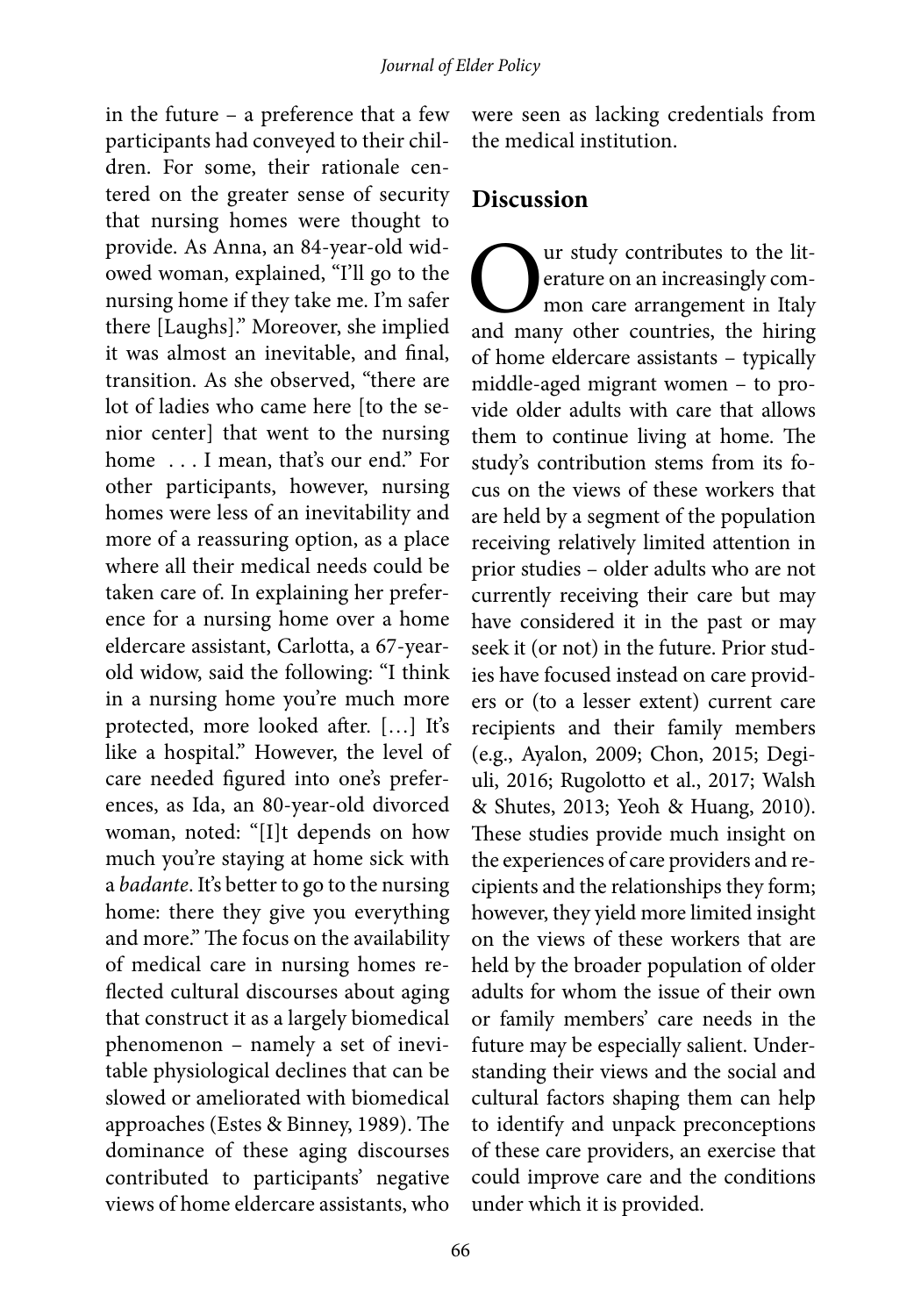Our study, which focused on older adults in Italy, revealed a mix of positive and negative views of home eldercare assistants. This observation resonates with prior studies, conducted in Italy and elsewhere, that focused on care providers and care recipients and their family members (e.g., Chon, 2015; Doyle & Timonen, 2009; Porat & Iecovich, 2010; Rugolotto et al., 2017; Walsh & Shutes, 2013; Yeoh & Huang, 2010). Also echoing these prior studies were some of the themes that emerged from our analyses of these countervailing views, several of which reflected dominant cultural narratives of aging. This observation points to their wide-ranging influence, as they shape not only care recipient and care provider relationships but also the views of these care providers that are held by the broader population.

Our analyses indicated that participants' positive views largely stemmed from their knowledge of others' positive experiences, particularly family members' and friends' – an observation with implications for long-term care policy that extend beyond that of home eldercare. This observation resonates with prior research indicating that care recipients and their family members tend to have positive assessments of their experiences, while negative views are more common among home eldercare workers (e.g., Chon, 2015; Degiuli, 2016; Rugolotto et al., 2017). Also consistent with these studies, we found that our participants described "excellent" home eldercare assistants as those who treated the care recipients "like family," implying that care from family is the standard

against which other types are measured. While not surprising, this observation underscores the bedrock expectation that all care recipients, regardless of the source of their care, are treated with dignity and compassion. It also highlights the importance of enhancing home eldercare assistants' ability to provide care that meets this expectation, namely through policies that make these jobs better paid, less precarious, and less physically and emotionally draining. Another policy implication is suggested by our observation that positive views largely derived from knowledge of others' favorable experiences. It suggests the potential value in facilitating this exchange, perhaps through social networks or support groups connected with the health service community – a possibility that may help counter the negative images of home eldercare assistants that are dominant in the culture.

Like the positive views of these care providers, the negative views of them also revealed values that reflect dominant cultural narratives of aging and have implications for long-term care policy, and care policies more generally. Our analyses revealed that some of the negative views stemmed from the loss of independence that care receipt – from any source – was assumed to represent. Care receipt in the home, however, gave relevance to another aging narrative, one that centers the home as a critical site for autonomous decision-making and identity preservation. These findings are consistent with prior research emphasizing the centrality of the home and the importance of preserving in-home care recipients'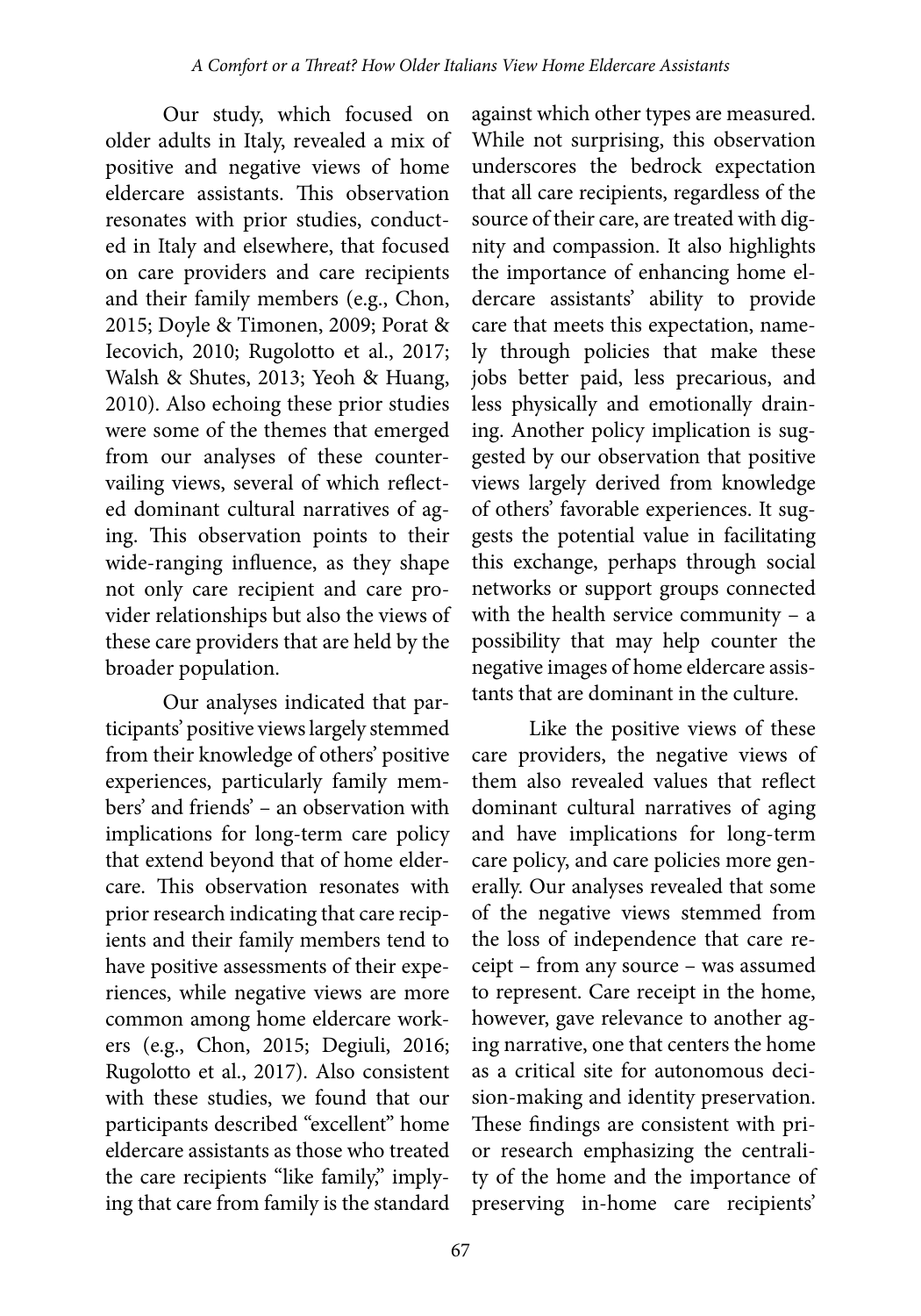self-determination (e.g., Breitholtz et al., 2012; Yeong & Huang, 2009). These findings reflected the cultural framing of "aging well" as a project centered on avoiding any sign of dependence – and continuing to reside in the home (e.g., Dillaway & Byrnes, 2009; Katz & Calasanti, 2015). This observation points to the importance of policies that assist older adults in achieving these goals.

From a more critical perspective, however, the observation suggests that alternative framings of the changes that can precipitate care receipt – from home eldercare assistants or other providers – may provide useful antidotes to the dominant cultural narratives of aging and may create more positive care experiences. One such alternative framing would place the receipt of care in later life in a broader perspective that recognizes and values individuals' ever-shifting participation across their lives in the giving and receiving of varying levels and types of care. Such a framing could be facilitated by policy changes that minimize age as a factor used to organize the delivery of social care services and to determine eligibility for them. This reconfiguration may loosen the cultural link between care receipt and later life, which contributed in our study to participants' negative view of care receipt. It would unpack the various elements of "long-term care" and locate them in the broader set of social and health care services, thus shifting the policy focus from age or life stage to care, including its receipt, provision, and unmet need across the life course.

Raising other policy implications are our analyses revealing that negative

perceptions of home eldercare assistants stemmed, in part, from the view of them as "strangers" in the home. This finding is consistent with other studies conducted in Italy and elsewhere (e.g., Ayalon, 2009; Degiuli, 2016; Schröder-Butterfill & Fithry, 2014). Although some of this sentiment reflected the home's importance as a site for decision-making and identity maintenance, it also appeared to relate to these care providers' ethnicity or nationality, which marked them as "other" to some participants. This finding underscores the importance of better understanding these views and how policies to challenge them could be designed and implemented. Insight on these views could be gained by research that examines images of home eldercare assistants found in the media and popular culture and how they influence Italians', of all ages, views of these care providers. Such research also could incorporate an examination of how media depictions of an even more politicized and highly publicized migration process – African migrants' harrowing journeys across the Mediterranean Sea – may influence Italians' views of and relationships with people from other migrant groups, including many home eldercare assistants.

Another finding of our study – one that has received limited attention in the literature on home eldercare workers – suggests long-term care policy implications. We found that views of home eldercare assistants were colored by a dominant cultural narrative that constructs aging as a biomedical phenomenon requiring biomedical solutions (Estes & Binney, 1989). This ori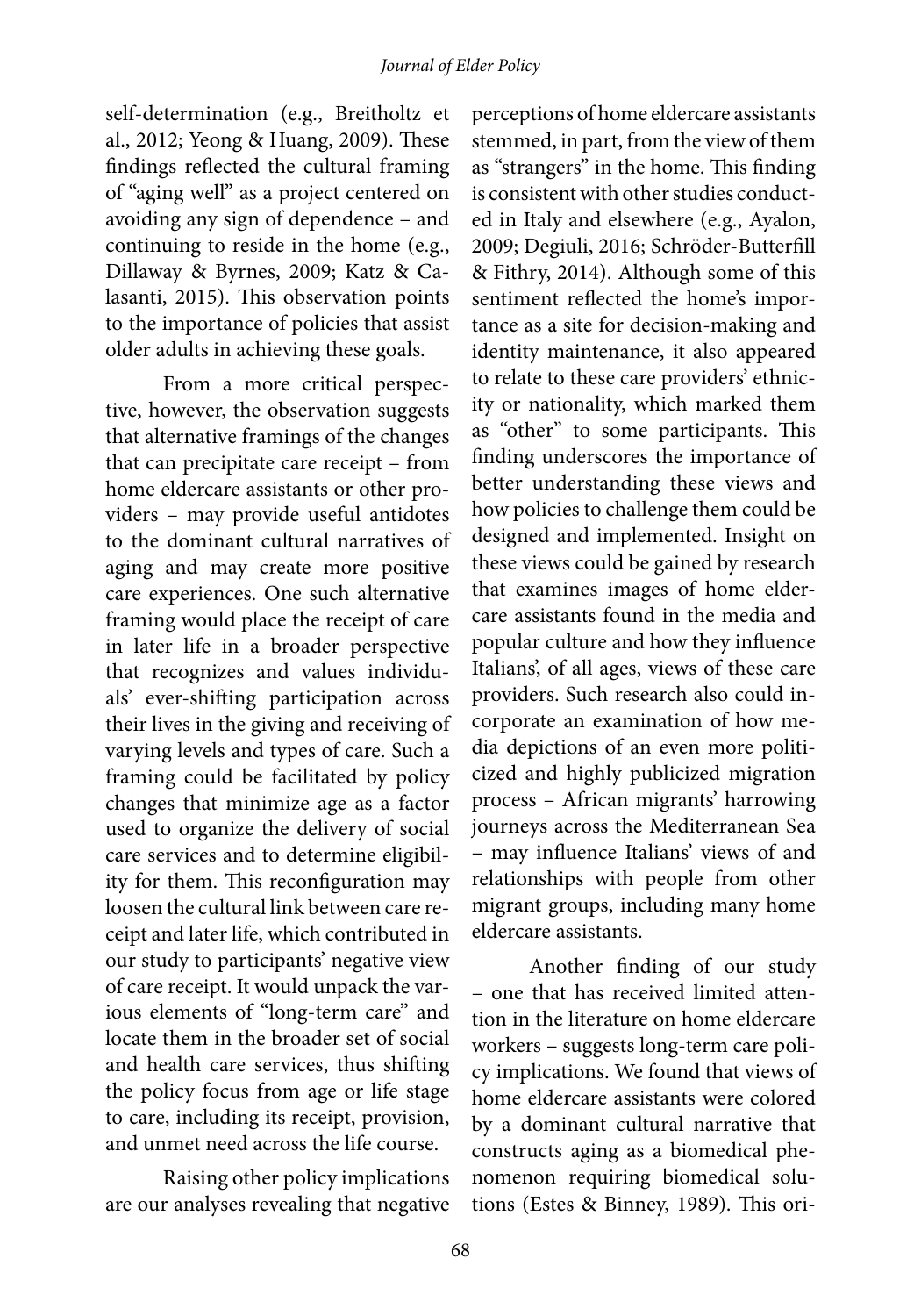entation led some participants to report a preference for nursing homes over home eldercare assistants. This finding contrasts with Rugolotto and colleagues' (2017) interviews with home eldercare assistants and family members of those receiving, which suggested that some older Italians preferred home eldercare assistants because they avoided the shame of nursing home placement by one's family. Among those receiving care from home eldercare assistants, who were the focus of their study, the typically more intensive care provided in nursing homes may be constructed as a less desirable option, given the strong cultural emphasis placed on avoiding dependence. In contrast, older adults who are not currently receiving any care – like most of our participants – may be able, through the privilege of their greater independence, to sidestep this issue altogether and focus instead on nursing homes' provision of medical care for their aging-related medical issues. Further research is needed to unpack these possibilities and explore their policy implications, which may include issues related to the training and credentialing of home eldercare assistants, as well as the framing of these care providers by the health and social service agencies with which they interface.

Although the general themes revealed in our interviews echoed those in other care work research, some findings may not extrapolate to other countries or even other regions in Italy. Our interviews were conducted in northern Italy, where family size is the smallest, incomes the highest, and elder services the most extensive (Mazzola et al., 2016).

Northern families' care work pressures, combined with their greater resources to hire help, may generate more positive views of home eldercare workers than might be found in southern Italy, where care provision exclusively by family remains a stronger norm.

Also suggesting a direction for further research is our study's inclusion of two distinct groups – senior center participants and nursing home residents. This design offers the advantage of a wider range of perspectives on home eldercare workers, although it likely influenced some of our findings. For example, nursing home residents are more exposed to a biomedical approach to aging, which may predispose them to this orientation. Moreover, their residence in a nursing home gave them a vantage point on home eldercare workers, from whom they were unlikely to ever receive care, that differed from that of the senior center participants, for whom such care was more likely. A more extensive examination of this topic could explore the views of a wider range of older Italians, including those in different regions and having different living arrangements, family networks, and physical abilities.

In sum, our study revealed that older Italians' views of home eldercare assistants are complex. Some are positive and others negative – but this complexity can be understood as a reflection of tensions between various social and cultural factors shaping these perceptions. While friends' and family members' positive care experiences contributed to positive views of these care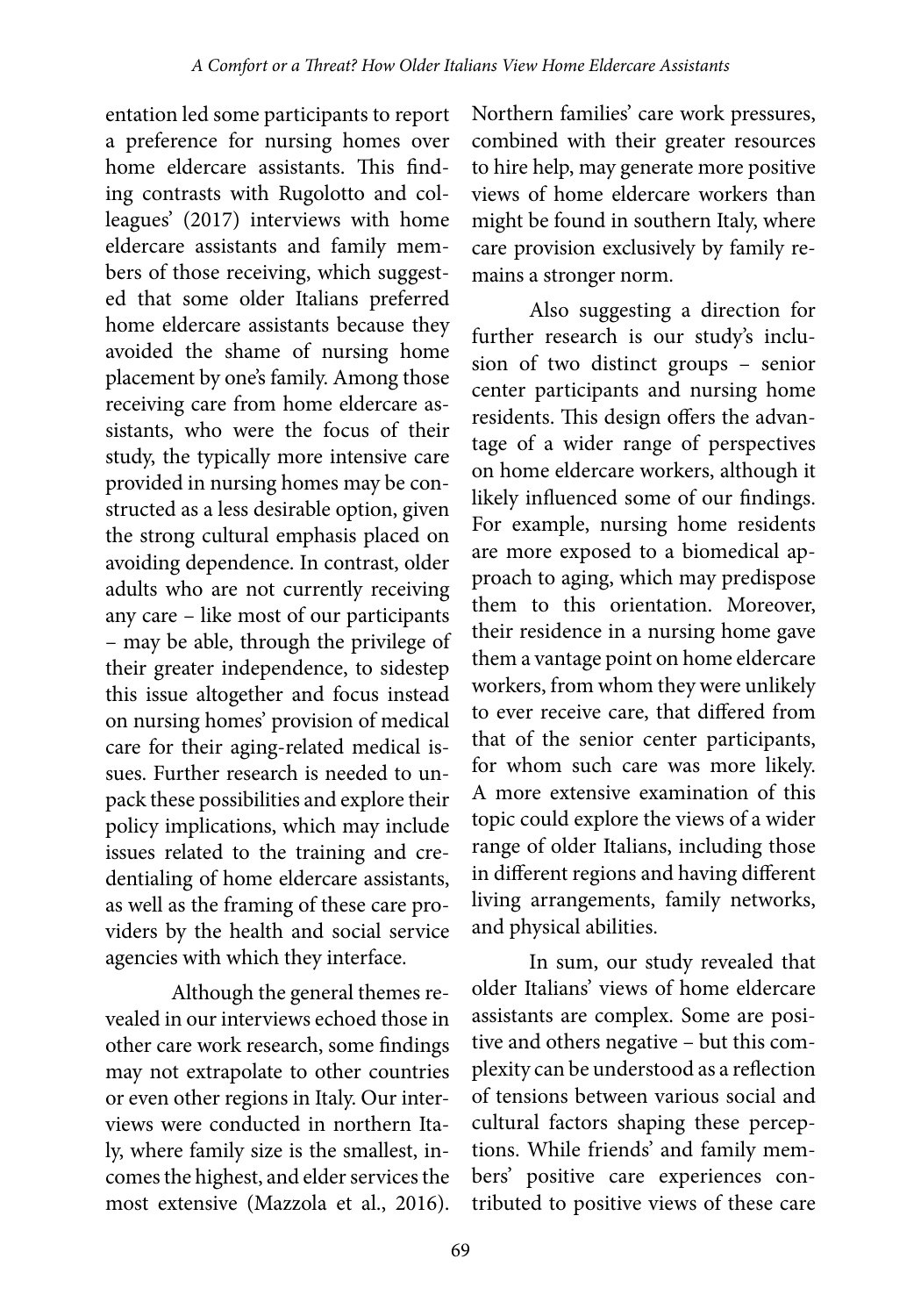providers, these views were undercut by the negative views of in-home care, particularly by paid workers who may be of a different ethnic group, that pervaded the culture. Other tensions were produced by dominant narratives of aging, as well as immigration. The construction of aging as a biomedical phenomenon made nursing homes more appealing options than in-home care; however, this preference conflicted with the emphasis on the home's centrality to

one's well-being, especially in later life. Similarly, the emphasis on the home, and the symbolism of the belongings in it, sat uncomfortably with cultural discourses about immigration that constructed paid care providers in one's home as potential threats. By identifying these contradictions and suggesting policies that could alleviate them, our study can contribute to improving care experiences in Italy and beyond.

### **References**

- Ayalon, L. (2009). Fears come true: The experiences of older care recipients and their family members of live-in foreign home care workers. *International Psychogeriatrics, 21*(4), 779-86.
- Breitholtz, A., Snellman, I., & Fagerberg, I. (2012). Older people's dependence on caregivers' help in their own homes and their lived experiences of opportunity to make independent decisions. *International Journal of Older People Nursing, 8*(2), 139-48.
- Estes, C.L, & Binney, E.A. (1989). The biomedicalization of aging: Dangers and dilemmas. *The Gerontologist, 29*(5), 587-96.
- Albertini, M., Kohli, M., & Vogel, C. (2007). Intergenerational transfers of time and money in European families: Common patterns – different regimes? *Journal of European Social Policy, 17*(4), 319-34.
- Albertini, M., & Kohli, M. (2013). The generational contract in the family: An analysis of transfer regimes in Europe. *European Sociological Review*, *29*(4), 828-40.
- Barbabella, F., Chiatti, C., Rimland, J.M., Melchiorre, M.G., Lamura, G., & Lattanzio, F. (2016). Socioeconomic predictors of the employment of migrant care workers by Italian families assisting older Alzheimer's disease patients: Evidence from the Up-Tech study. *The Journals of Gerontology, Series B: Psychological Sciences and Social Sciences, 71*(3), 514-25.
- Boyatzis, R.E. (1998). *Transforming qualitative information: Thematic analysis and code development*. Thousand Oaks, CA: SAGE Publications.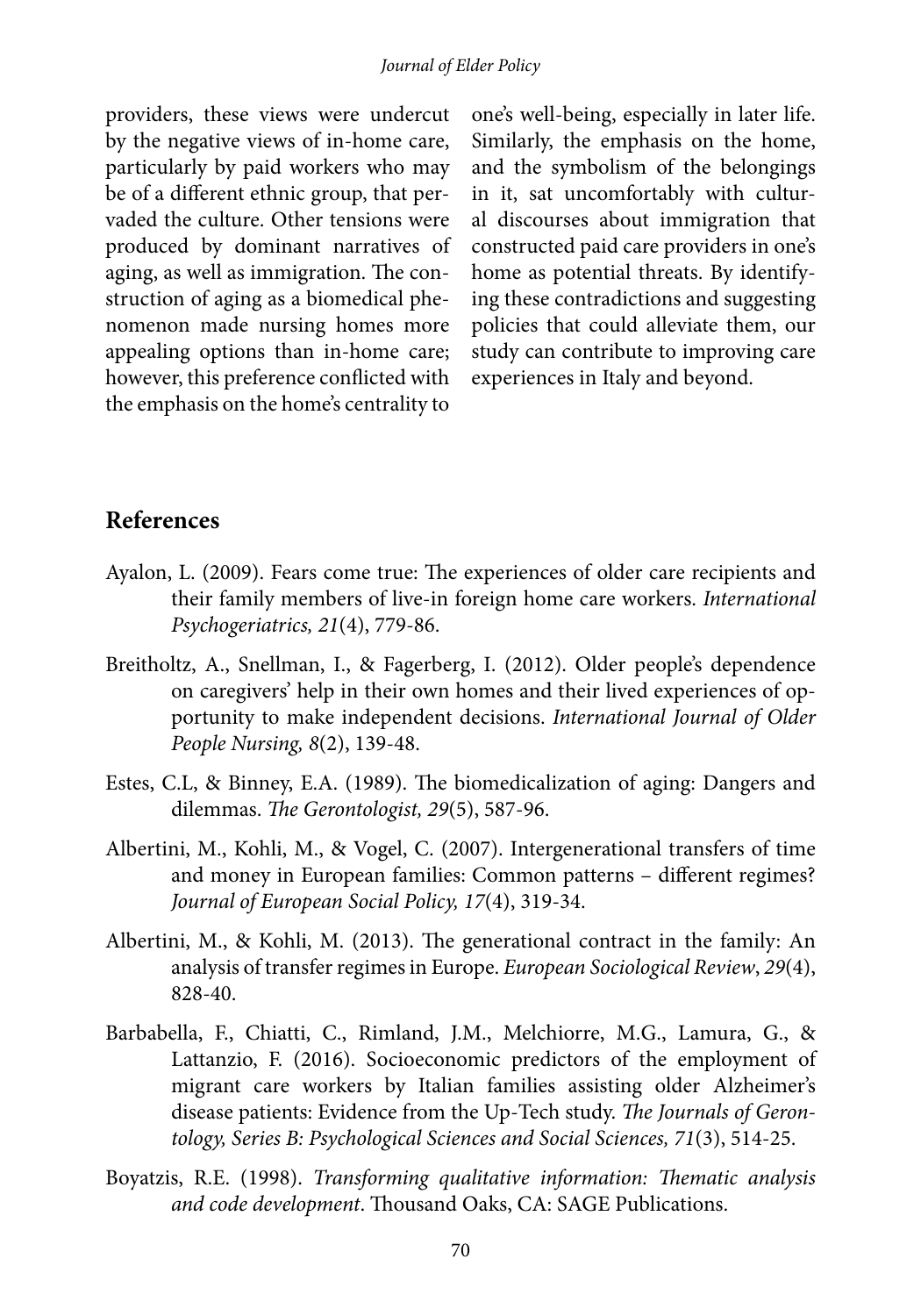- Braun, V., & Clarke, V. (2006). Using thematic analysis in psychology. *Qualitative Research in Psychology, 3*(2), 77-101.
- Chon, Y. (2015). An exploratory qualitative study on relationships between older people and home care workers in South Korea: The view from family carers and service providers. *Ageing & Society, 35*(3), 629-52.
- Cvajner, M. (2018). *Sociologia delle migrazioni femminili: L'esperienza delle donne post-societiche.* Bologna, Italy: il Mulino.
- Cvajner, M. (2019). *Soviet Signoras: Personal and Collective Transformations in Eastern European Migration*. Chicago, IL: University of Chicago Press.
- Da Roit, B. (2007). Changing intergenerational solidarities within families in a Mediterranean welfare state. *Current Sociology, 55*(2), 251-69.
- Da Roit, B., & Weicht, B. (2013). Migrant care work and care, migration and employment regimes: A fuzzy-set analysis. *Journal of European Social Policy, 23*(5), 469-86.
- Degiuli, F. (2007). A job with no boundaries: Home eldercare work in Italy. *European Journal of Women's Studies,* 14(3), 197-207.
- Degiuli, F. (2010). The burden of long-term care: How Italian family care-givers become employers. *Ageing & Society, 30*(5), 755-77.
- Degiuli, F. (2011). Labouring lives: The making of home eldercare assistants in Italy. *Modern Italy, 16*(3), 345-61.
- Degiuli, F. (2016). *Caring for a living: Migrant women, aging citizen, and Italian families*. Oxford, UK: Oxford University Press.
- Dillaway, H.E., & Byrnes, M. (2009). Reconsidering successful aging: A call for renewed and expanded academic critiques and conceptualization. *Journal of Applied Gerontology, 28*(6), 702-22.
- Doyle, M., & Timonen, V. (2009). The different faces of care work: Understanding the experiences of the multi-cultural care workforce. *Ageing & Society, 29*(3), 337-50.
- Ehrenreich, B., & Hochschild, A.R. (2004). *Global women: Nannies, maids, and sex workers in the new economy*. New York, NY: Henry Holt and Company.
- Elrick, T., & Lewandowska, E. (2008). Matching and making labour demand and supply: Agents in Polish migrant networks of domestic elderly care in Germany and Italy. *Journal of Ethnic and Migration Studies, 34*(5), 717-34.
- Esping-Anderson, G. (1990). *The three worlds of welfare capitalism*. Princeton, NJ: Princeton University Press.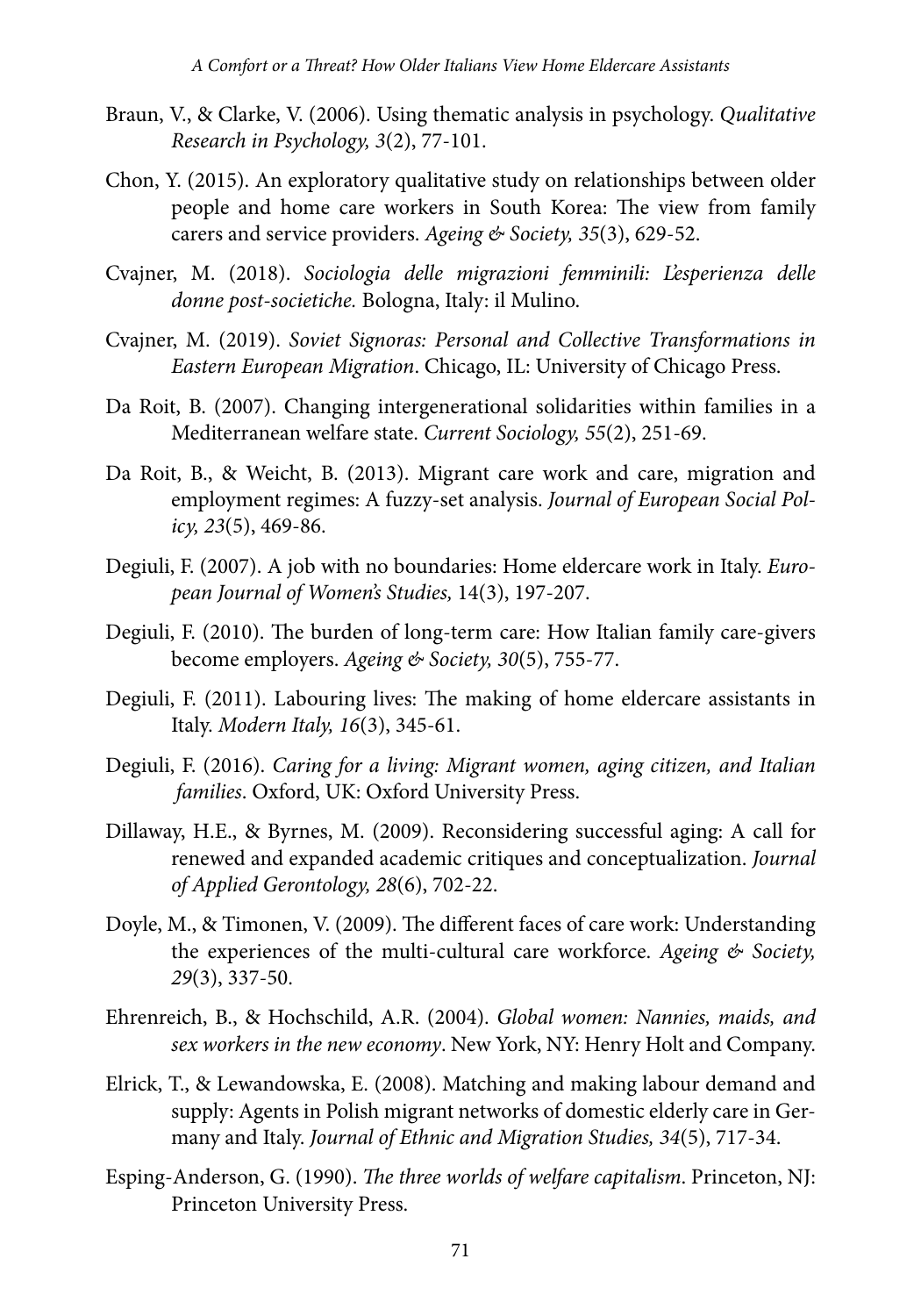- Gagliardi, C., Di Rosa, M., Melchiorre, M.G., Spazzafumo, L., & Marcellini, F. (2012). Italy and the aging society: Overview of demographic trends and formal/informal resources for the care of older people. In J.A. Jaworski (Ed.), *Advances in sociology research* (pp. 85-104). Hauggauge, NY: Nova Science Publishers.
- Haberkern, K., Schmid, T., & Szydlik, M. (2015). Gender differences in intergenerational care in European welfare states. *Ageing & Society, 35*(2), 298-320.
- Hank, K. (2007). Proximity and contacts between older parents and their children: A European comparison. *Journal of Marriage and Family, 69*(1), 157-73.
- Istat (2016). *Births and fertility among the resident population. Year 2015*. Retrieved from [http://www.istat.it/en/files/2016/11/EN\\_Births\\_Fertility\\_2015.pdf?](http://www.istat.it/en/files/2016/11/EN_Births_Fertility_2015.pdf?title=Birth+and+fertility+-+28+Nov+2016+-+Full+text.pdf) [title=Birth+and+fertility+-+28+Nov+2016+-+Full+text.pdf](http://www.istat.it/en/files/2016/11/EN_Births_Fertility_2015.pdf?title=Birth+and+fertility+-+28+Nov+2016+-+Full+text.pdf).
- Katz S., & Calasanti, T. (2015). Critical perspectives on successful aging: Does it "appeal more than it illuminates?" *The Gerontologist*, *55*(1), 26-33.
- Leitner, S. (2003). Varieties of familialism: The caring function of the family in comparative perspective. *Journal of European Societies, 5*(4), 353-75*.*
- Mazzola, P., Rimoldi, S.M.L, Rossi, P., Noale, M., Rea, F., Facchini, C., Maggi, S., Corrao, G., & Annoni, G. (2016). Aging in Italy: The need for new welfare strategies in an old country. *The Gerontologist, 56*(3), 383-90.
- Meda, S.G. (2014). No country for old men? Italian families facing the challenges of an aging society. *Journal of Comparative Family Studies, 45*(2), 275-92.
- Naldini, M. (2003). *The family in the Mediterranean welfare states*. London, UK: Frank Cass.
- Naldini, M., & Saraceno, C. (2008). Social and family policies in Italy: Not totally frozen but far from structural reforms. *Social Policy & Administration, 42*(7), 733-48.
- Naldini, M., Wall, K., & Le Bihan, B. (2013). The changing mix of care in six European countries. In B. Le Bihan, C. Martin, & T. Knijn (Eds.), *Work and care under pressure: Care arrangements across Europe* (pp. 171-194). Chicago, IL: University of Chicago Press.
- [Näre,](https://www.tandfonline.com/author/N%C3%A4re%2C+Lena) L. (2009). The making of "proper" homes everyday practices of migrant domestic work in Naples. *Modern Italy, 14*(1), 1-17.
- Nowell, L.S., Norris, J.M., White, D.E., & Moules, N.J. (2017). Thematic analysis: Striving to meet the trustworthiness criteria. *International Journal of Qualitative Methods, 16*(1), 1-13.